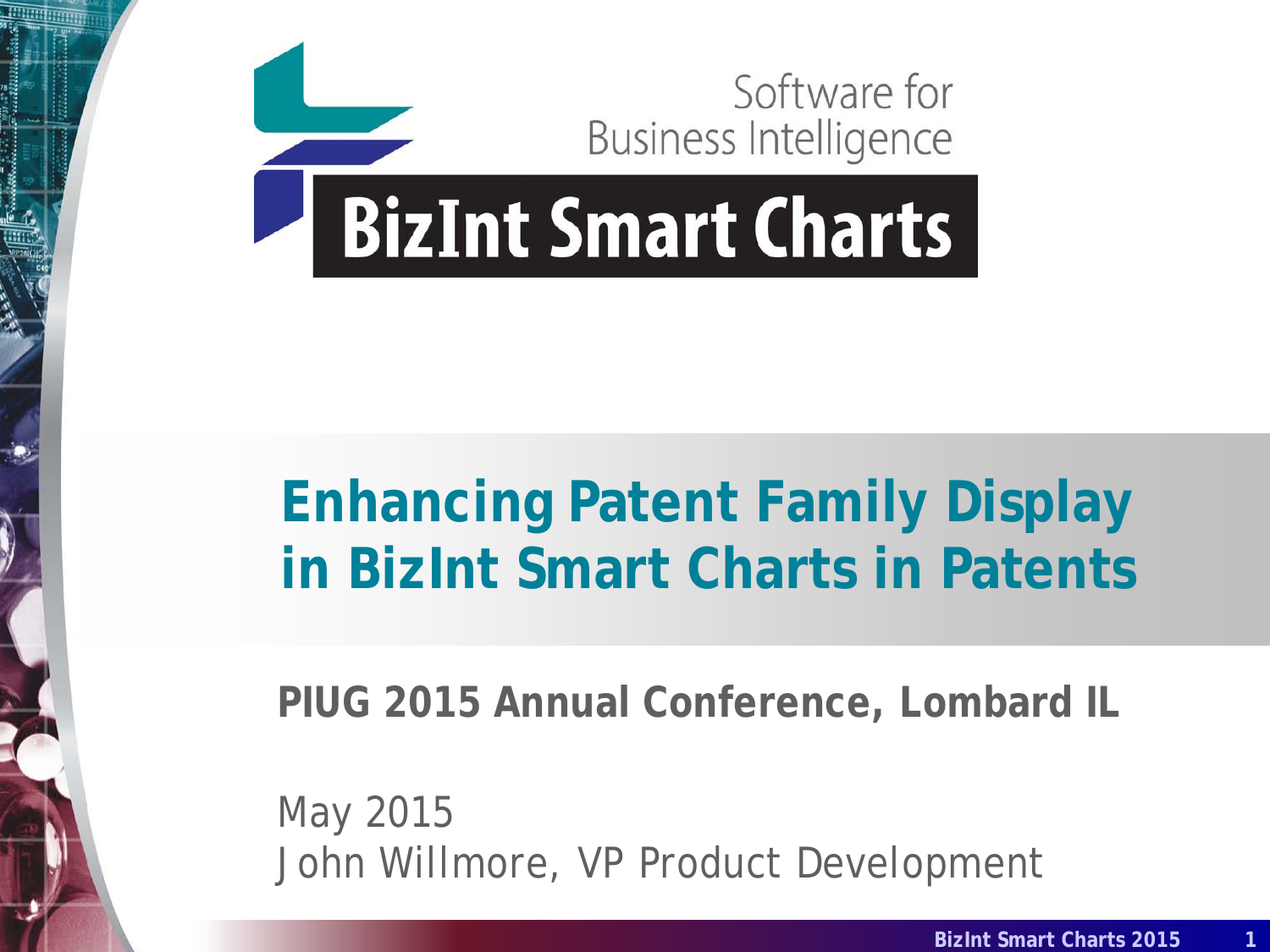# **Searching multiple patent databases**

- Searching multiple databases is a common strategy to increase recall, whether due to indexing, coverage, or timeliness.
- Crossing results to a single platform is a common approach, but one that **discards the value added content of the other sources**.
- But, presenting results from these different platforms in one report can be challenging.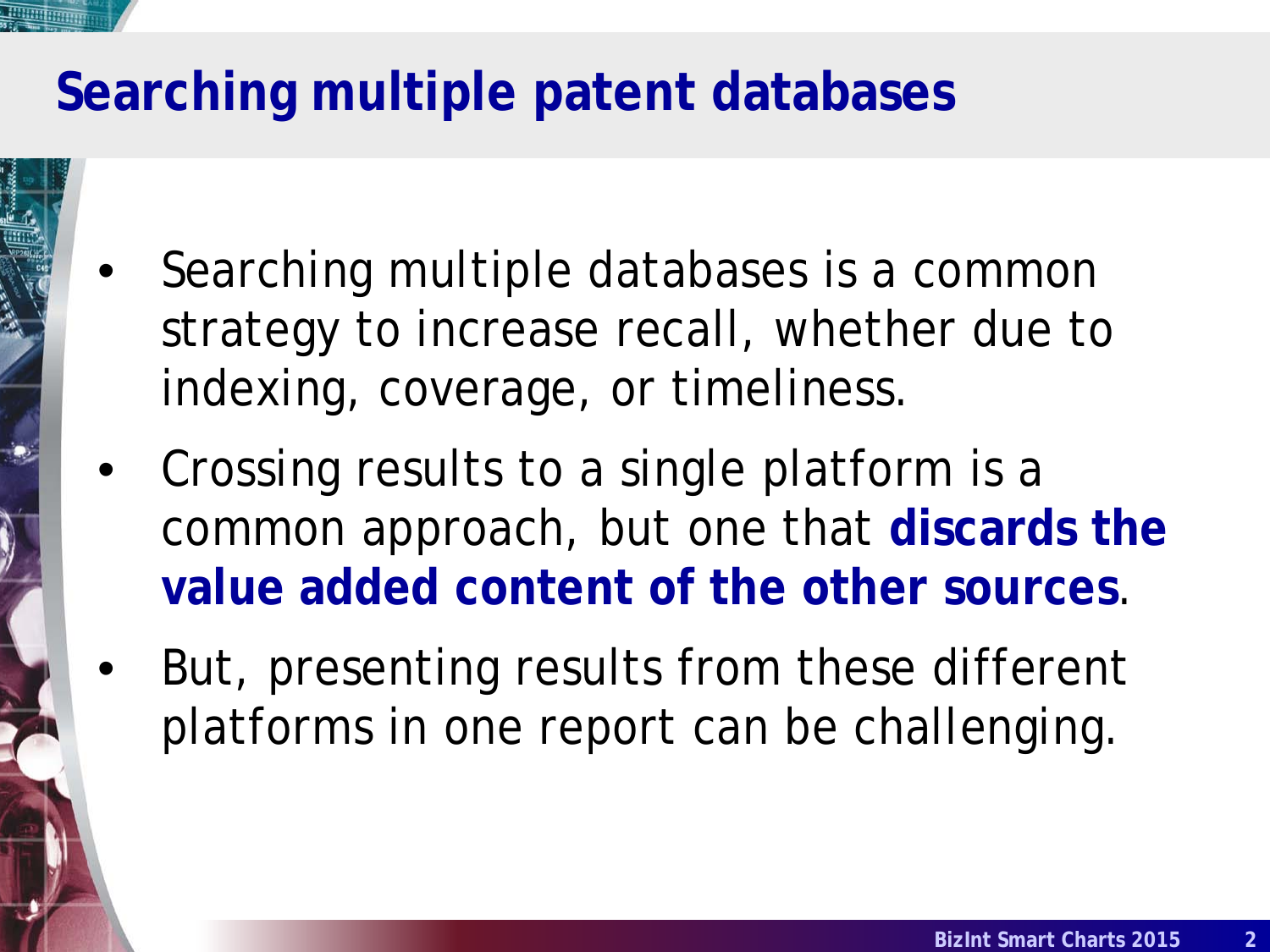

# **GenomeQuest + LifeQuest**

- GenomeQuest searches biological sequences found in patent publications
- LifeQuest uses advanced indexing to search life sciences patents
- Set management features in LifeQuest allow you to tag (color) publications identified by the sequence searches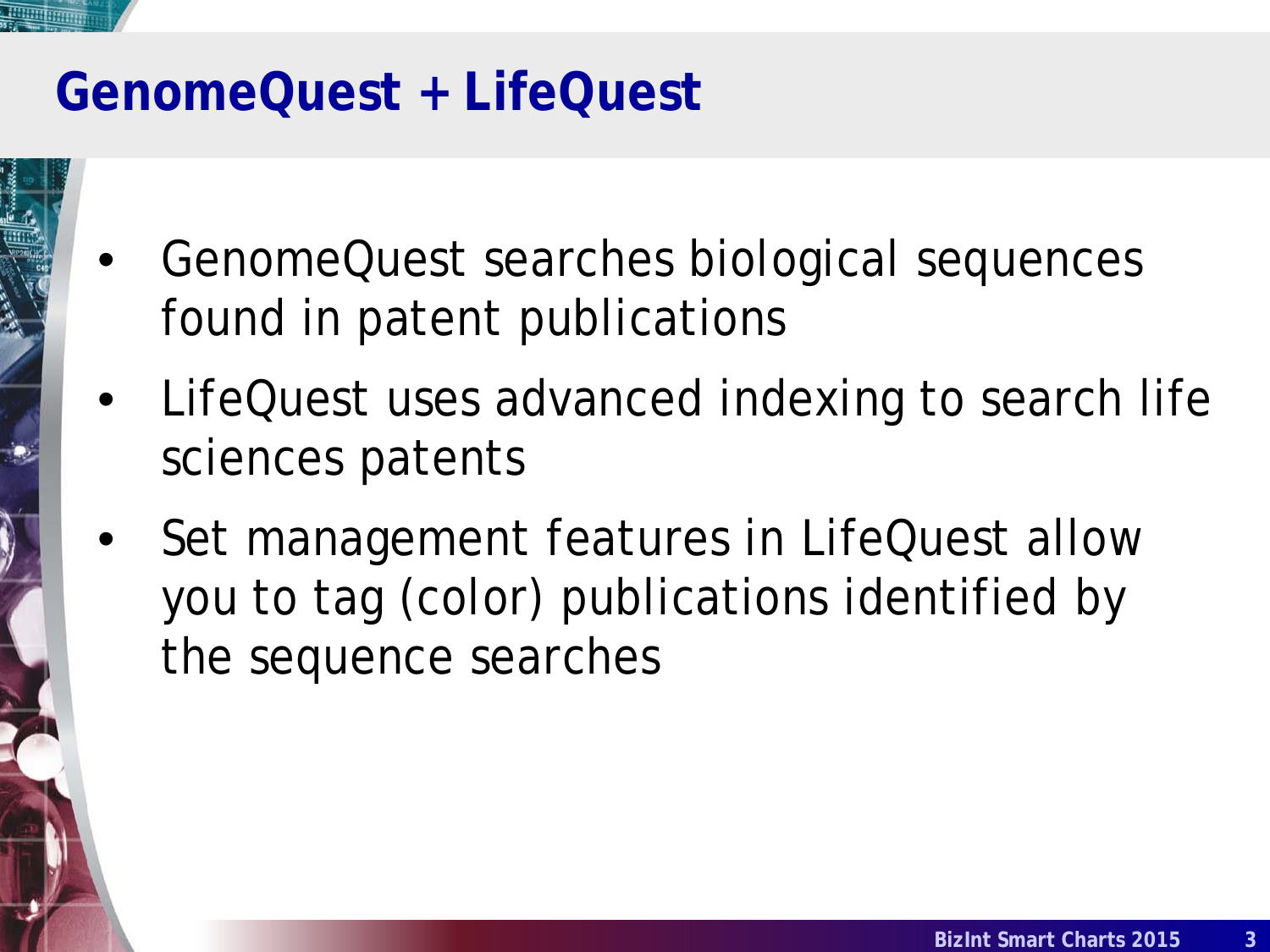# **LifeQuest color tagging in BizInt Smart Charts**

• GenomeQuest sequence results transferred to LifeQuest are "color coded" in new set.

|                | <b>LifeQuest: Arachis</b>                                                                              |               |                      |             |                      |              |                    |                                                                                                                                                                                                                                                                                                                                                                                                                                      |                                                                                                                                                                                                                                           |  |  |  |  |
|----------------|--------------------------------------------------------------------------------------------------------|---------------|----------------------|-------------|----------------------|--------------|--------------------|--------------------------------------------------------------------------------------------------------------------------------------------------------------------------------------------------------------------------------------------------------------------------------------------------------------------------------------------------------------------------------------------------------------------------------------|-------------------------------------------------------------------------------------------------------------------------------------------------------------------------------------------------------------------------------------------|--|--|--|--|
|                |                                                                                                        |               | <b>Patent Family</b> |             |                      |              |                    |                                                                                                                                                                                                                                                                                                                                                                                                                                      |                                                                                                                                                                                                                                           |  |  |  |  |
|                | <b>Title</b>                                                                                           | <b>Patent</b> | <b>Kind</b>          | <b>Date</b> | <b>Priority Date</b> | Color        | <b>Pub. Status</b> | Abstract                                                                                                                                                                                                                                                                                                                                                                                                                             | Inventor(s)                                                                                                                                                                                                                               |  |  |  |  |
| $\overline{7}$ | <b>Vaccine carrier</b>                                                                                 | AU2007257308  | <b>B2</b>            | 2013-06-06  | 2007-06-11           | 3            | Grant              | (57) Abstract: The present invention Gronlund, Hans<br>relates to a hypoallergenic protein<br>consisting of at least one<br>hypoallergenic molecule derived<br>from an allergen, which is fused or Reininger, Renate<br>conjugated to at least one second<br>non-allergenic protein or fragment<br>thereof.                                                                                                                          | Focke-Tejkl, Margarete<br>Valent, Peter<br>Tinhofer, Johanna<br>Popow-Kraupp.<br>Theresia<br>Valenta, Rudolf<br>Vrtala, Susanne<br>Westritschnig, Kerstin<br>Van Hage, Marianne<br>Spitzauer, Susanne<br>Linhart, Birgit<br>Swoboda, Ines |  |  |  |  |
| 8              | Pharmaceutical formulations and AU2012351541<br>the use thereof for the treatment<br>of peanut allergy |               | A1                   | 2014-07-03  | 2012-12-14           | $\mathbf{0}$ | Application        | The present invention relates to<br>compositions which can be used<br>in immunotherapy and especially<br>to compositions which can be<br>used in immunotherapy for<br>mammals, such as human<br>mammals, suffering from peanut<br>allergy. The present invention<br>further relates to the use of the<br>present compositions for the<br>therapeutic treatment for<br>desentizing the immune system of<br>a mammal suffering from an | Koppelman, Stefan<br>Johan<br>Van Der Kleij, Joanna<br>Paulina Maria                                                                                                                                                                      |  |  |  |  |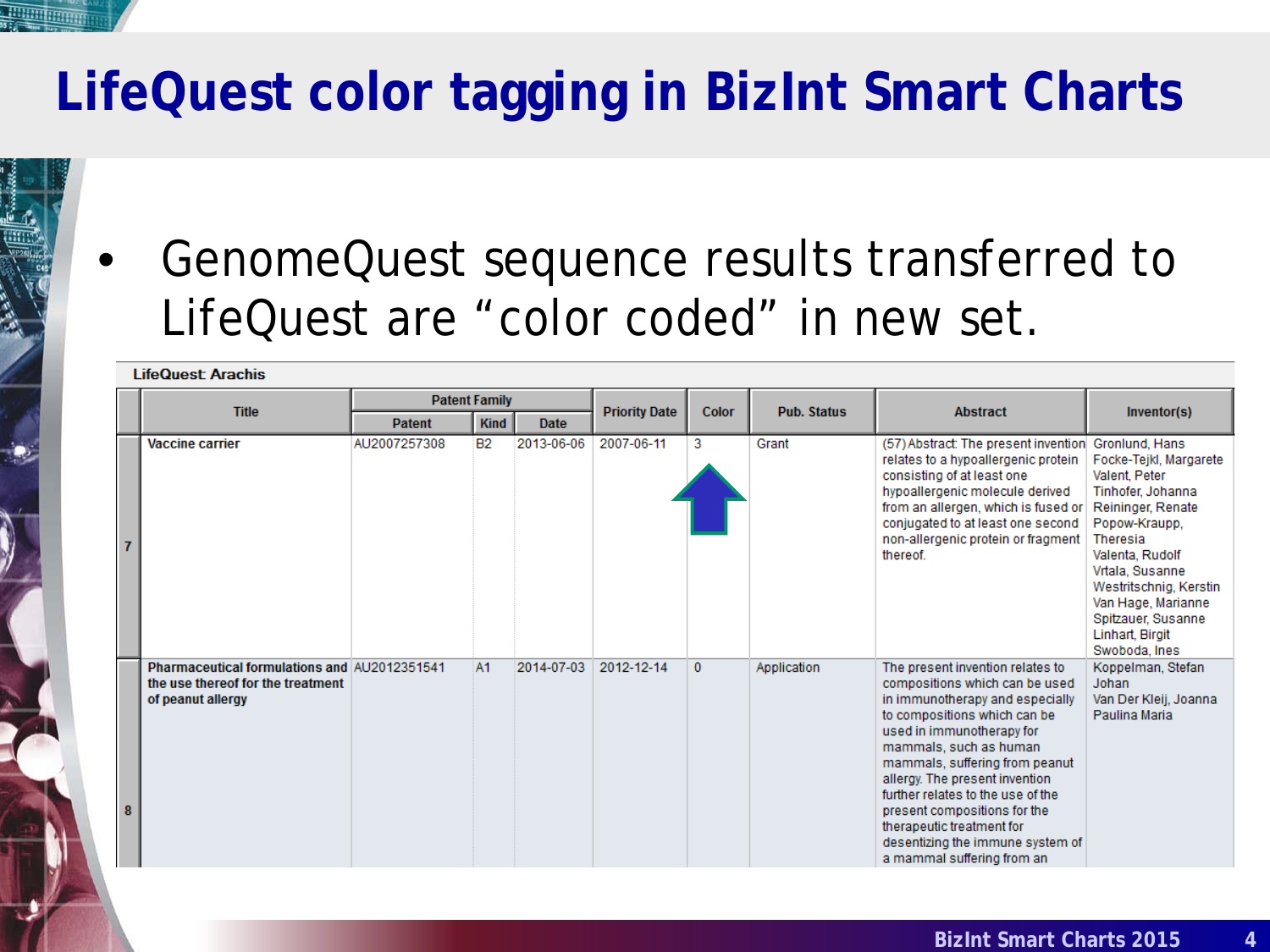# **The value of preserving the original hit**

- When you only transfer PNs to the final result, the details of the query are no longer available for your report. The new context is a number search.
- Stitching data from the original queries into your result builds a richer report, enables analysis that can't be performed on a single platform.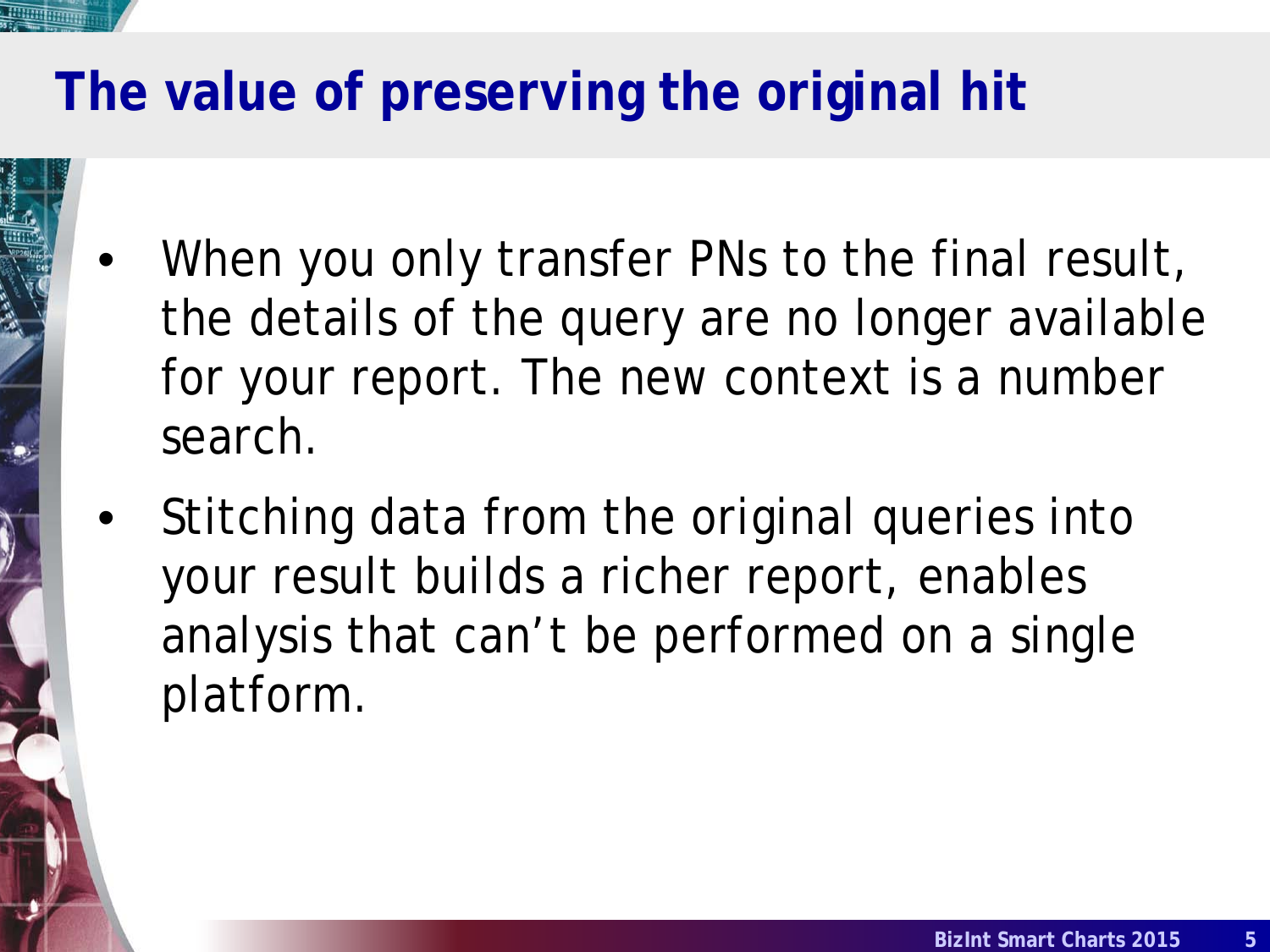# **GenomeQuest + LifeQuest (2)**

Including information from the subject sequence improves the value to the end user.

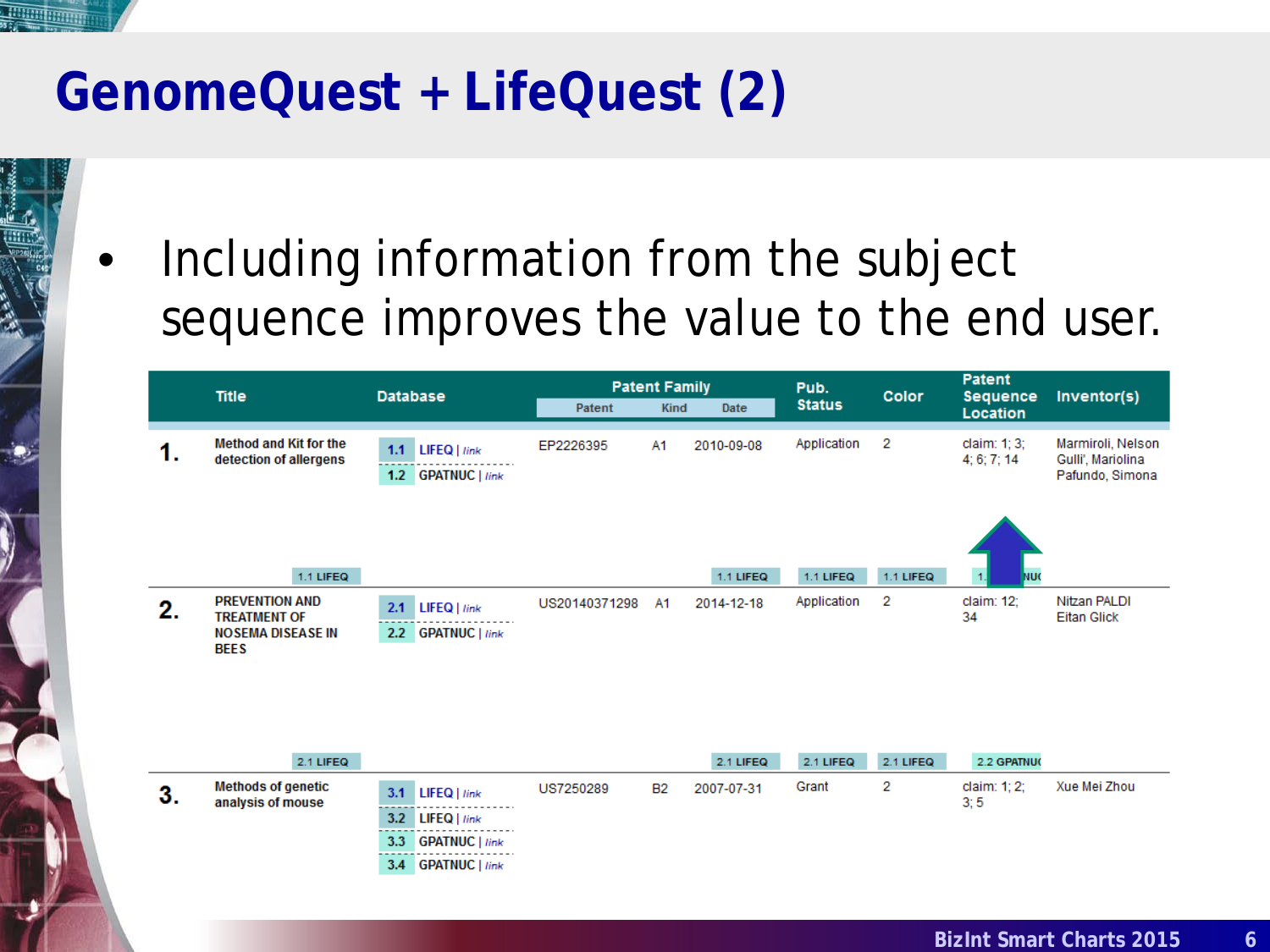# **Using the PN list to get new content**

- Transfer the PN list from your final result set to a different platform to get unique content.
- In this example, we retrieve the corresponding families from Orbit, and add the Family Legal Status to our report.
- LifeQuest publications are grouped using FAMPAT extended families (based on Common Patent Family).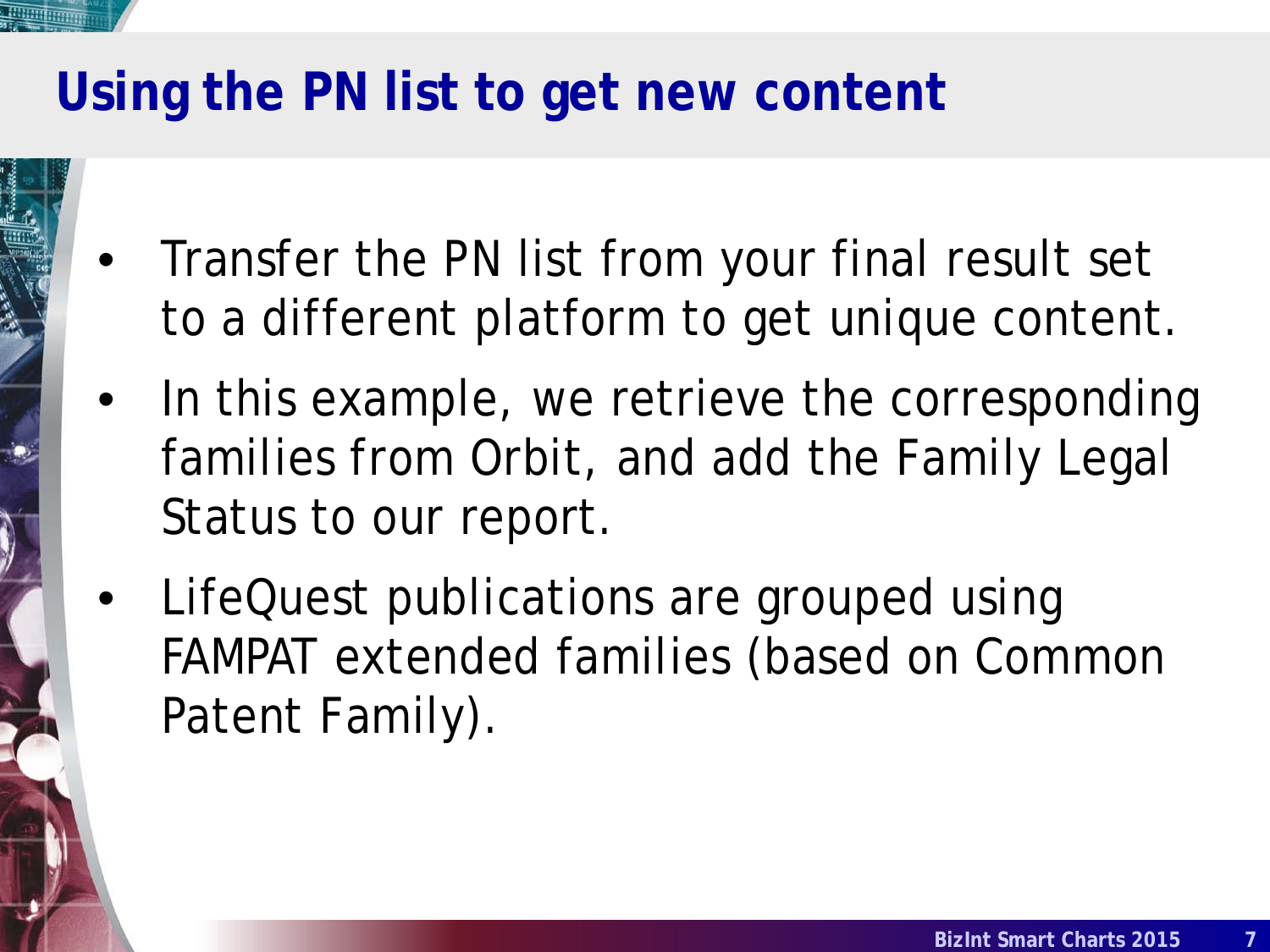# **LifeQuest + Orbit (1)**



# Revealing interesting status details for the retrieved documents…

| <b>Title</b>                                 | <b>Database</b>    | <b>Document Strategy</b> |       |                | <b>Priority</b>    | Color      | <b>Family Status</b> |                |                |                    | Pub.              |
|----------------------------------------------|--------------------|--------------------------|-------|----------------|--------------------|------------|----------------------|----------------|----------------|--------------------|-------------------|
|                                              |                    | Pub. Number              | Color |                | <b>Date</b>        |            | Pub No.              | <b>State</b>   | <b>Status</b>  | <b>Expiry</b>      | <b>Status</b>     |
| <b>Packaged virus-like W</b>                 | 14.1 LIFEQ   link  | CN1662253A               | 5.    | 14.1<br>------ | 2002-06-20         | 5          | EP1513552            | ALIVE          | <b>GRANTED</b> | 2023-06-20         | Grant             |
| particles for use as<br>adjuvants: method of | 14.2 LIFEQ   link  | AU2003242742B2           | 0     | 14.2<br>.      |                    |            | DE60335186           | <b>DEAD</b>    | <b>LAPSED</b>  | 2013-01-01         |                   |
| preparation and use                          | 14.3 FAMPAT   link | WO200400351A1            |       | 14.3           |                    |            | HK1074578            | <b>ALIVE</b>   | <b>GRANTED</b> | 2023-06-20         |                   |
|                                              |                    |                          |       |                |                    |            | WO2004000351         | <b>ALIVE</b>   | <b>PENDING</b> | 2023-06-20         |                   |
|                                              |                    |                          |       |                |                    |            | AT489969             | <b>DEAD</b>    | <b>LAPSED</b>  | 2011-06-15         |                   |
|                                              |                    |                          |       |                |                    |            | AU2003242742         | <b>DEAD</b>    | <b>EXPIRED</b> | 2013-01-17         |                   |
|                                              |                    |                          |       |                |                    |            | BR0311995            | <b>DEAD</b>    | <b>LAPSED</b>  | 2013-04-16         |                   |
|                                              |                    |                          |       |                |                    |            | CA2488856            | <b>DEAD</b>    | <b>LAPSED</b>  | 2012-05-08         |                   |
|                                              |                    | AU2003242742             |       |                |                    | DEAD       |                      | <b>EXPIRED</b> |                | 2013-01-17         |                   |
|                                              |                    |                          |       |                |                    |            | JP2006502979         | <b>DEAD</b>    | <b>LAPSED</b>  | 2013-10-01         |                   |
|                                              |                    |                          |       |                |                    |            | NZ537002             | <b>DEAD</b>    | <b>LAPSED</b>  | 2014-01-31         |                   |
|                                              |                    |                          |       |                |                    |            | PL375306             | <b>DEAD</b>    | <b>REVOKED</b> | 2012-12-31         |                   |
|                                              |                    |                          |       |                |                    |            | RU2005101206         | <b>DEAD</b>    | <b>REVOKED</b> | 2013-04-20         |                   |
|                                              |                    |                          |       |                |                    |            | ZA200408709          | <b>ALIVE</b>   | <b>GRANTED</b> | 2023-06-20         |                   |
|                                              |                    |                          |       |                |                    |            | US2004005338         | <b>DEAD</b>    | <b>LAPSED</b>  | 2009-01-08         |                   |
|                                              |                    |                          |       |                |                    |            | US2011070267         | <b>ALIVE</b>   | <b>PENDING</b> | 2023-06-20         |                   |
| 14.1 LIFEQ                                   |                    |                          |       |                | <b>14.3 FAMPA1</b> | 14.1 LIFEQ |                      |                |                | <b>14.3 FAMPAT</b> | <b>14.2 LIFEQ</b> |
| н.                                           |                    |                          |       |                |                    |            |                      |                |                |                    |                   |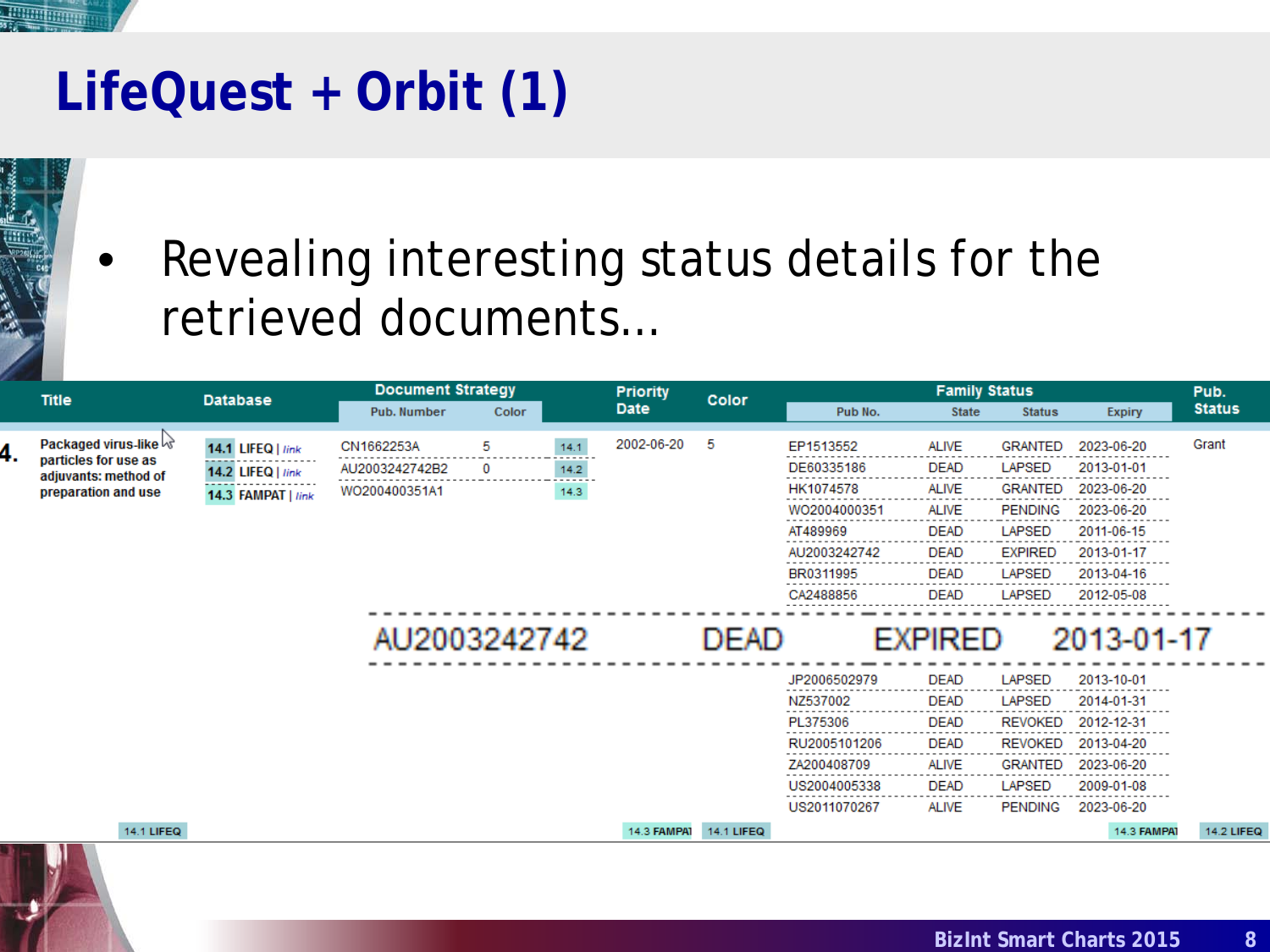# **LifeQuest + Orbit (2)**



• And summarizing the search strategy (color) for each retrieved document in the family.

| <b>Title</b>                                | D |                | <b>Document Strategy</b> | <b>Drinrity</b> |      | Color      | <b>Family Status</b> |              |                                 | Pub.               |                  |
|---------------------------------------------|---|----------------|--------------------------|-----------------|------|------------|----------------------|--------------|---------------------------------|--------------------|------------------|
|                                             |   |                |                          |                 |      |            | Pub No.              | <b>State</b> | <b>Status</b>                   | <b>Expiry</b>      | <b>Status</b>    |
| Packaged virus-like $\sqrt{3}$              |   | CN1662253A     | 5                        | 14.1            | i-20 | 5          | EP1513552            | <b>ALIVE</b> |                                 | 2023-06-20         | Grant            |
| particles for use as                        |   | AU2003242742B2 | 0                        | 14.2            |      |            | DE60335186           | <b>DEAD</b>  | <b>GRANTED</b><br><b>LAPSED</b> | 2013-01-01         |                  |
| adjuvants: method of<br>preparation and use |   |                |                          |                 |      |            | HK1074578            | <b>ALIVE</b> | <b>GRANTED</b>                  | 2023-06-20         |                  |
|                                             |   | WO200400351A1  |                          | 14.3            |      |            | WO2004000351         | ALIVE        | <b>PENDING</b>                  | 2023-06-20         |                  |
|                                             |   |                |                          |                 |      |            | AT489969             | <b>DEAD</b>  | LAPSED                          | 2011-06-15         |                  |
|                                             |   |                |                          |                 |      |            | AU2003242742         | DEAD         | <b>EXPIRED</b>                  | 2013-01-17         |                  |
|                                             |   |                |                          |                 |      |            | BR0311995            | <b>DEAD</b>  | LAPSED                          | 2013-04-16         |                  |
|                                             |   |                |                          |                 |      |            | CA2488856            | <b>DEAD</b>  | <b>LAPSED</b>                   | 2012-05-08         |                  |
|                                             |   |                |                          |                 |      |            | CN1662253            | DEAD         | LAPSED                          | 2012-11-21         |                  |
|                                             |   |                |                          |                 |      |            | IL164812             | <b>DEAD</b>  | <b>LAPSED</b>                   | 2010-12-18         |                  |
|                                             |   |                |                          |                 |      |            | IN241952             | <b>ALIVE</b> | <b>GRANTED</b>                  | 2023-06-20         |                  |
|                                             |   |                |                          |                 |      |            | JP2006502979         | <b>DEAD</b>  | LAPSED                          | 2013-10-01         |                  |
|                                             |   |                |                          |                 |      |            | NZ537002             | <b>DEAD</b>  | LAPSED                          | 2014-01-31         |                  |
|                                             |   |                |                          |                 |      |            | PL375306             | <b>DEAD</b>  | <b>REVOKED</b>                  | 2012-12-31         |                  |
|                                             |   |                |                          |                 |      |            | RU2005101206         | DEAD         | <b>REVOKED</b>                  | 2013-04-20         |                  |
|                                             |   |                |                          |                 |      |            | ZA200408709          | ALIVE        | <b>GRANTED</b>                  | 2023-06-20         |                  |
|                                             |   |                |                          |                 |      |            | US2004005338         | DEAD         | <b>LAPSED</b>                   | 2009-01-08         |                  |
|                                             |   |                |                          |                 |      |            | US2011070267         | <b>ALIVE</b> | <b>PENDING</b>                  | 2023-06-20         |                  |
| <b>14.1 LIFEQ</b><br>$\sim$                 |   |                |                          | 14.3 FAMPAT     |      | 14.1 LIFEQ |                      |              |                                 | <b>14.3 FAMPAT</b> | <b>14.2 LIFE</b> |

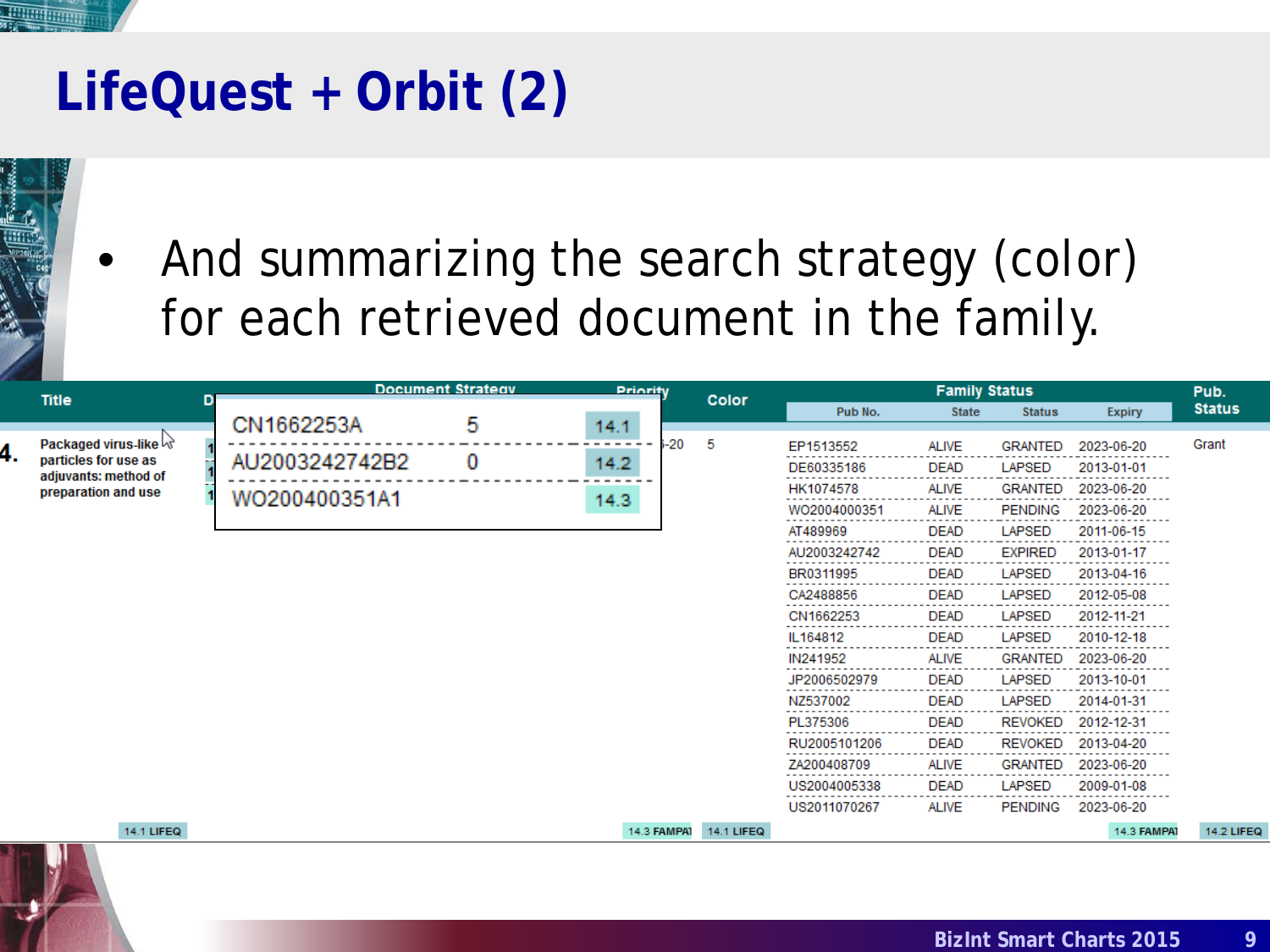# **Using the PN list to get new content (again)**

- Once you have your final result set, you may still want to retrieve the corresponding records from a new system for visualization.
- In this example, we used domain specific indexing in Thomson Reuters Cortellis to find our result set.
- The corresponding families from Orbit provided legal status and calculated expiry dates for the visualization.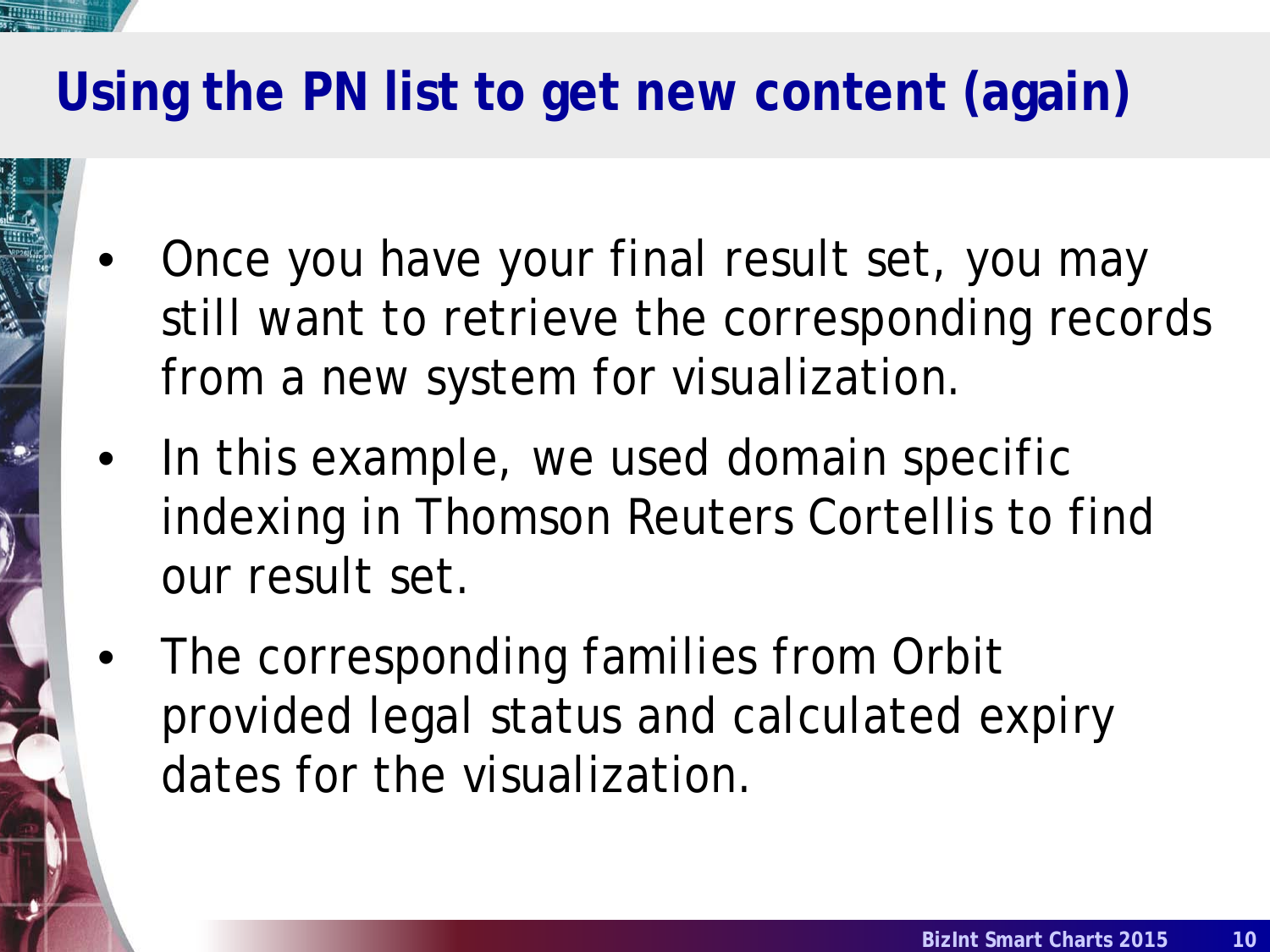

# **Visualization of Integrated Data**



**Orbit: Family State Calculated Expiry**

**Thomson Cortellis: Patent Type Product Type**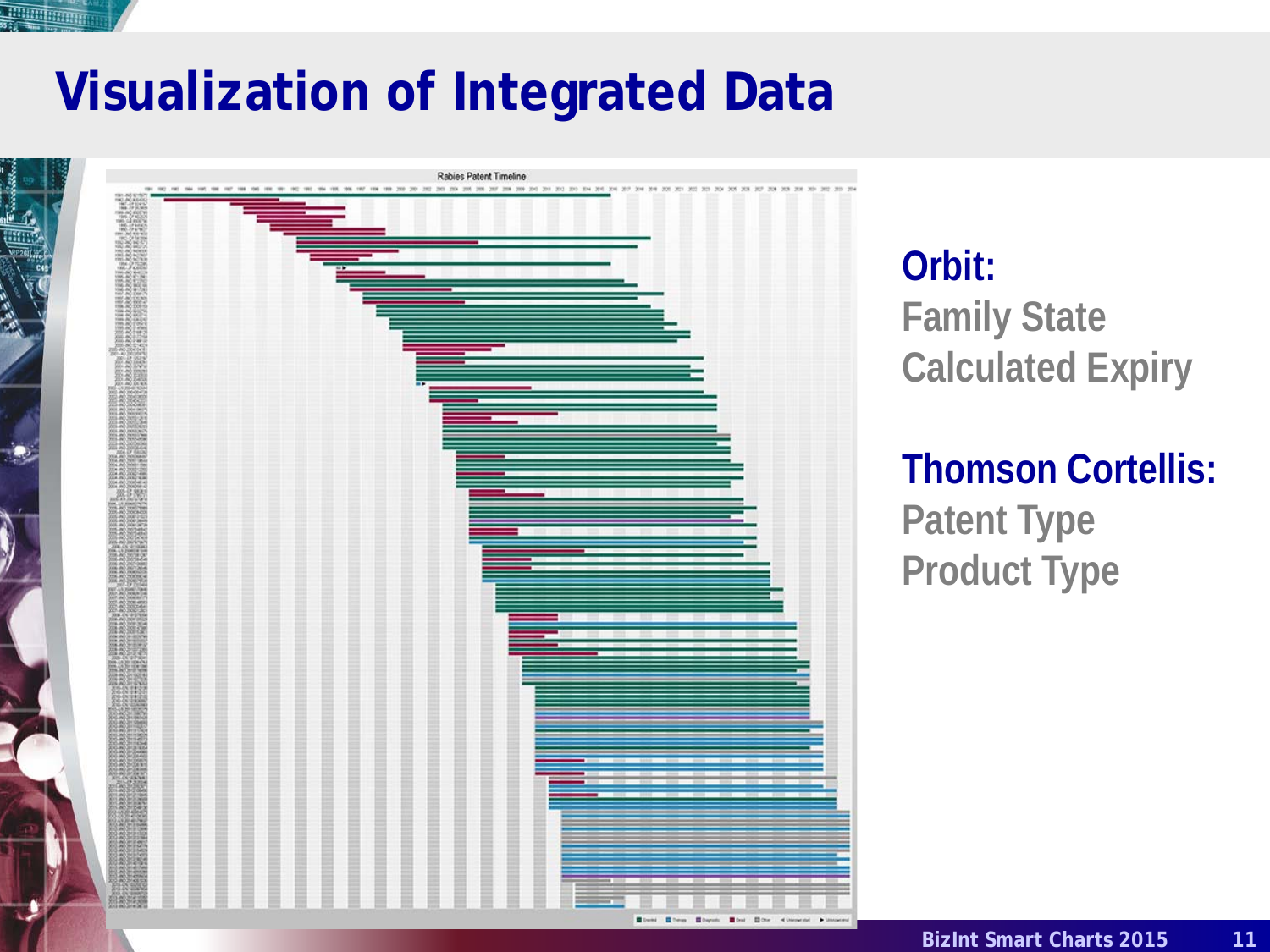- Once you have your final result set, you may still want to retrieve the corresponding records from a new system for visualization.
- In this example, we used domain specific indexing in Thomson Reuters Cortellis to find our result set.
- The corresponding families from Orbit provided legal status and calculated expiry dates for the visualization.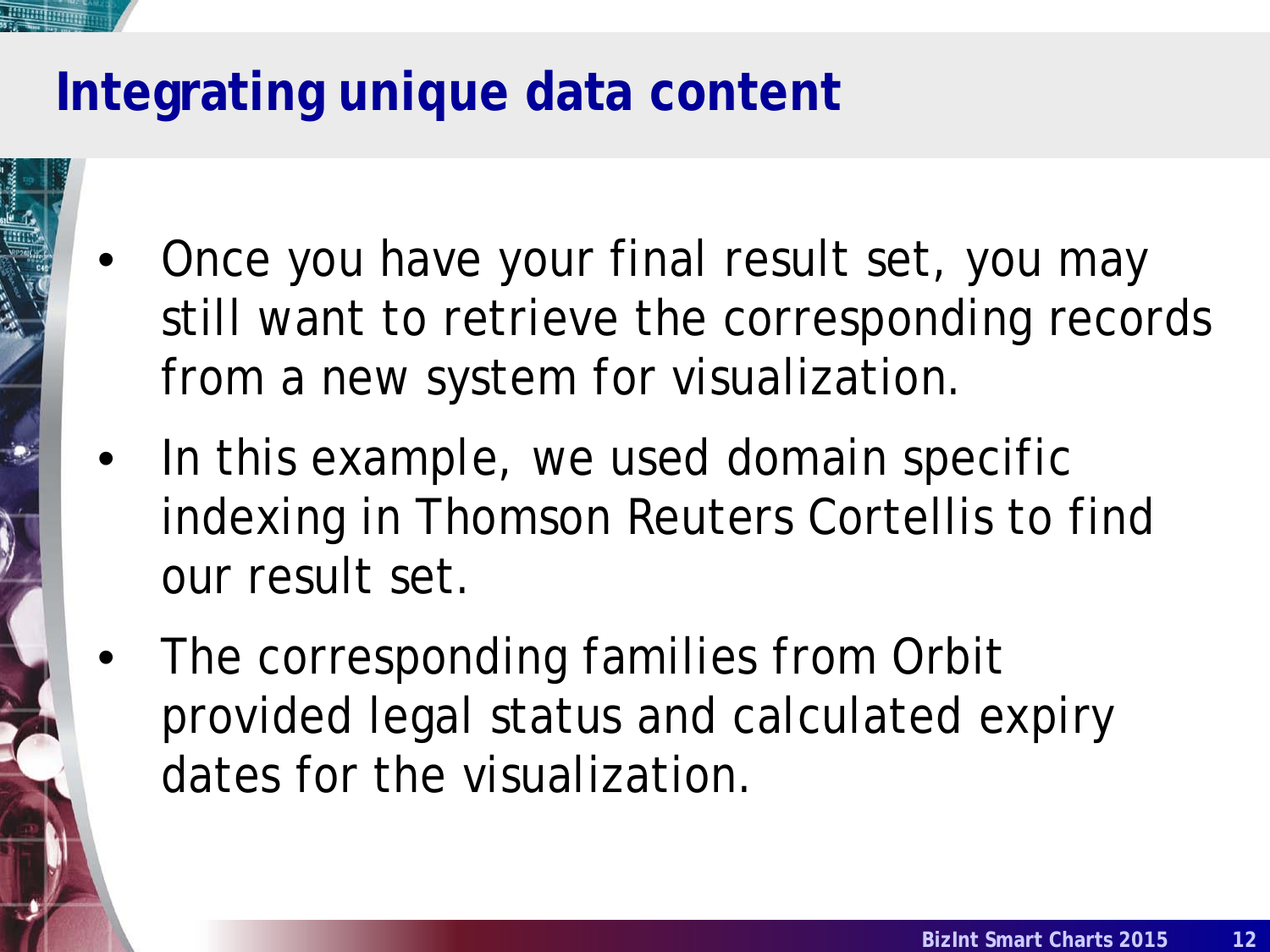# • Thomson Reuters Cortellis indexes pharmaceutically relevant patents.

| <b>Enhanced Title</b>                                                                                               | <b>Indications</b>    | <b>Patent Type</b> | <b>Classifications</b>                                      |
|---------------------------------------------------------------------------------------------------------------------|-----------------------|--------------------|-------------------------------------------------------------|
| Ebola virion proteins which<br>are useful for the detection of<br>and vaccination against ebola<br>virus infection. | Ebola virus infection |                    | Anti-Infectives<br><b>Biologicals</b> and<br>Immunologicals |
| <b>Monoclonal antibodies and</b><br>vaccines against epitopes on<br>the Ebola virus glycoprotein                    | Ebola virus infection | Product            | Anti-Infectives<br><b>Biologicals</b> and<br>Immunologicals |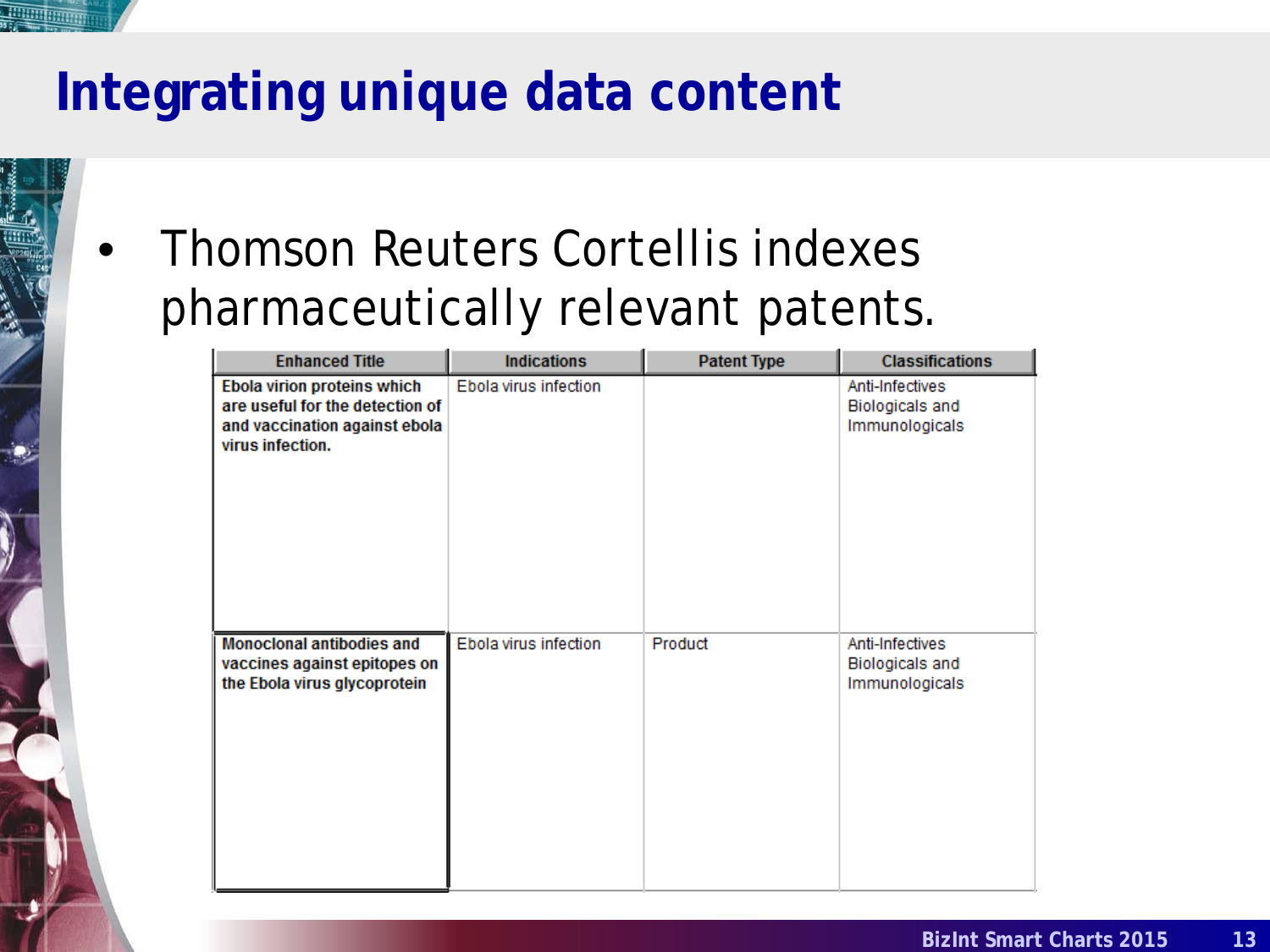• Questel FAMPAT provides family legal status data.

| <b>Family Status</b> |              |                |               |  |  |  |  |  |  |  |  |
|----------------------|--------------|----------------|---------------|--|--|--|--|--|--|--|--|
| Pub No.              | <b>State</b> | <b>Status</b>  | <b>Expiry</b> |  |  |  |  |  |  |  |  |
| WO2012050193         | <b>DEAD</b>  | <b>LAPSED</b>  | 2013-12-03    |  |  |  |  |  |  |  |  |
| JP2014005205         | <b>ALIVE</b> | <b>PENDING</b> | 2030-10-14    |  |  |  |  |  |  |  |  |
|                      |              |                |               |  |  |  |  |  |  |  |  |
|                      |              |                |               |  |  |  |  |  |  |  |  |
|                      |              |                |               |  |  |  |  |  |  |  |  |
|                      |              |                |               |  |  |  |  |  |  |  |  |
|                      |              |                |               |  |  |  |  |  |  |  |  |
|                      |              |                |               |  |  |  |  |  |  |  |  |
|                      |              |                |               |  |  |  |  |  |  |  |  |
|                      |              |                |               |  |  |  |  |  |  |  |  |
|                      |              |                |               |  |  |  |  |  |  |  |  |
|                      |              |                |               |  |  |  |  |  |  |  |  |
|                      |              |                |               |  |  |  |  |  |  |  |  |
|                      |              |                |               |  |  |  |  |  |  |  |  |
|                      |              |                |               |  |  |  |  |  |  |  |  |
| WO2011071574         | <b>ALIVE</b> | <b>PENDING</b> | 2030-09-01    |  |  |  |  |  |  |  |  |
| EP2473525            | <b>DEAD</b>  | <b>LAPSED</b>  | 2014-08-27    |  |  |  |  |  |  |  |  |
| US2012164153         | <b>ALIVE</b> | <b>PENDING</b> | 2030-09-01    |  |  |  |  |  |  |  |  |
|                      |              |                |               |  |  |  |  |  |  |  |  |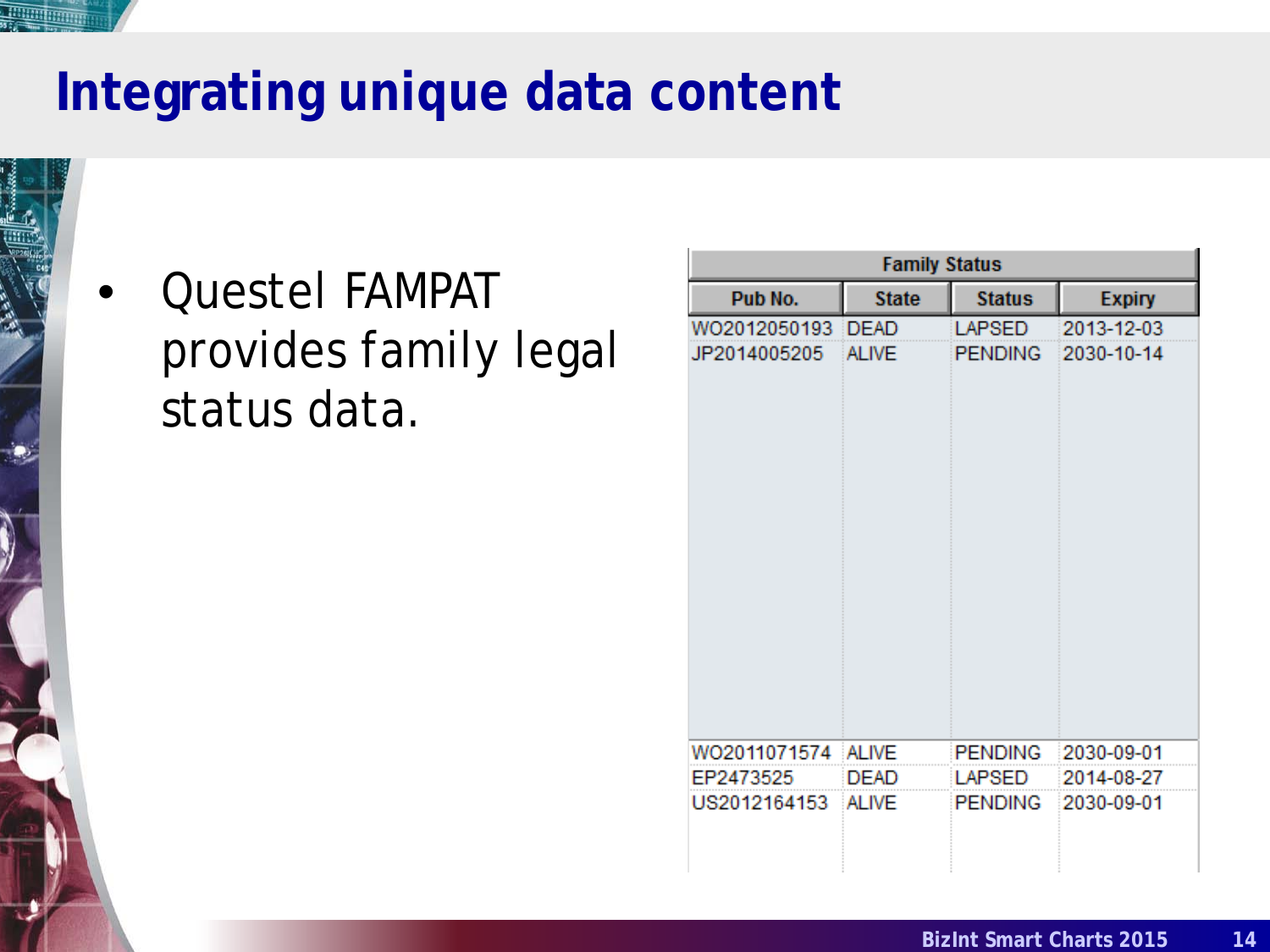# **Integrating unique data fields**

Records are matched based on publication numbers in common ("Common Family")

| $\triangleright$                                                                                                                                           |                       |                                                              |                                                                                           | <b>Family Status</b> |              |                |               |  |  |
|------------------------------------------------------------------------------------------------------------------------------------------------------------|-----------------------|--------------------------------------------------------------|-------------------------------------------------------------------------------------------|----------------------|--------------|----------------|---------------|--|--|
| <b>Enhanced Title</b>                                                                                                                                      | <b>Indications</b>    | <b>Patent Type</b>                                           | <b>Classifications</b>                                                                    | Pub No.              | <b>State</b> | <b>Status</b>  | <b>Expiry</b> |  |  |
| Monoclonal antibodies and<br>vaccines against epitopes on<br>the Ebola virus glycoprotein                                                                  | Ebola virus infection | Product                                                      | Anti-Infectives<br><b>Biologicals and</b><br>Immunologicals                               |                      |              |                |               |  |  |
|                                                                                                                                                            |                       |                                                              |                                                                                           | WO200116183          | <b>DEAD</b>  | <b>LAPSED</b>  | 2006-03-26    |  |  |
|                                                                                                                                                            |                       |                                                              |                                                                                           | AU7089600            | <b>DEAD</b>  | <b>LAPSED</b>  | 2006-03-26    |  |  |
|                                                                                                                                                            |                       |                                                              |                                                                                           | US6630144            | <b>ALIVE</b> | <b>GRANTED</b> | 2020-08-29    |  |  |
| Monoclonal antibodies against<br>glycoprotein of Ebola Sudan<br>Boniface (ESB) virus - useful<br>in the diagnosis and treatment<br>of ESB virus infection. | Ebola virus infection | Diagnostic, Analysis and<br>Assay<br>Product (Macromolecule) | Anti-Infectives<br><b>Biologicals and</b><br>Immunologicals<br>Diagnostics                |                      |              |                |               |  |  |
|                                                                                                                                                            |                       |                                                              |                                                                                           | WO2011071574         | <b>ALIVE</b> | <b>PENDING</b> | 2030-09-01    |  |  |
|                                                                                                                                                            |                       |                                                              |                                                                                           | EP2473525            | <b>DEAD</b>  | <b>LAPSED</b>  | 2014-08-27    |  |  |
|                                                                                                                                                            |                       |                                                              |                                                                                           | US2012164153         | <b>ALIVE</b> | <b>PENDING</b> | 2030-09-01    |  |  |
| Ebola virus liposome vaccines<br>- useful in eliciting immune<br>responses against Ebola virus<br>infection.                                               | Ebola virus infection | Formulation                                                  | بہ<br>Anti-Infectives<br><b>Biologicals and</b><br>Immunologicals<br><b>Pharmaceutics</b> |                      |              |                |               |  |  |
|                                                                                                                                                            |                       |                                                              |                                                                                           | WO2012050193 DEAD    |              | <b>LAPSED</b>  | 2013-12-03    |  |  |
|                                                                                                                                                            |                       |                                                              |                                                                                           | JP2014005205         | <b>ALIVE</b> | <b>PENDING</b> | 2030-10-14    |  |  |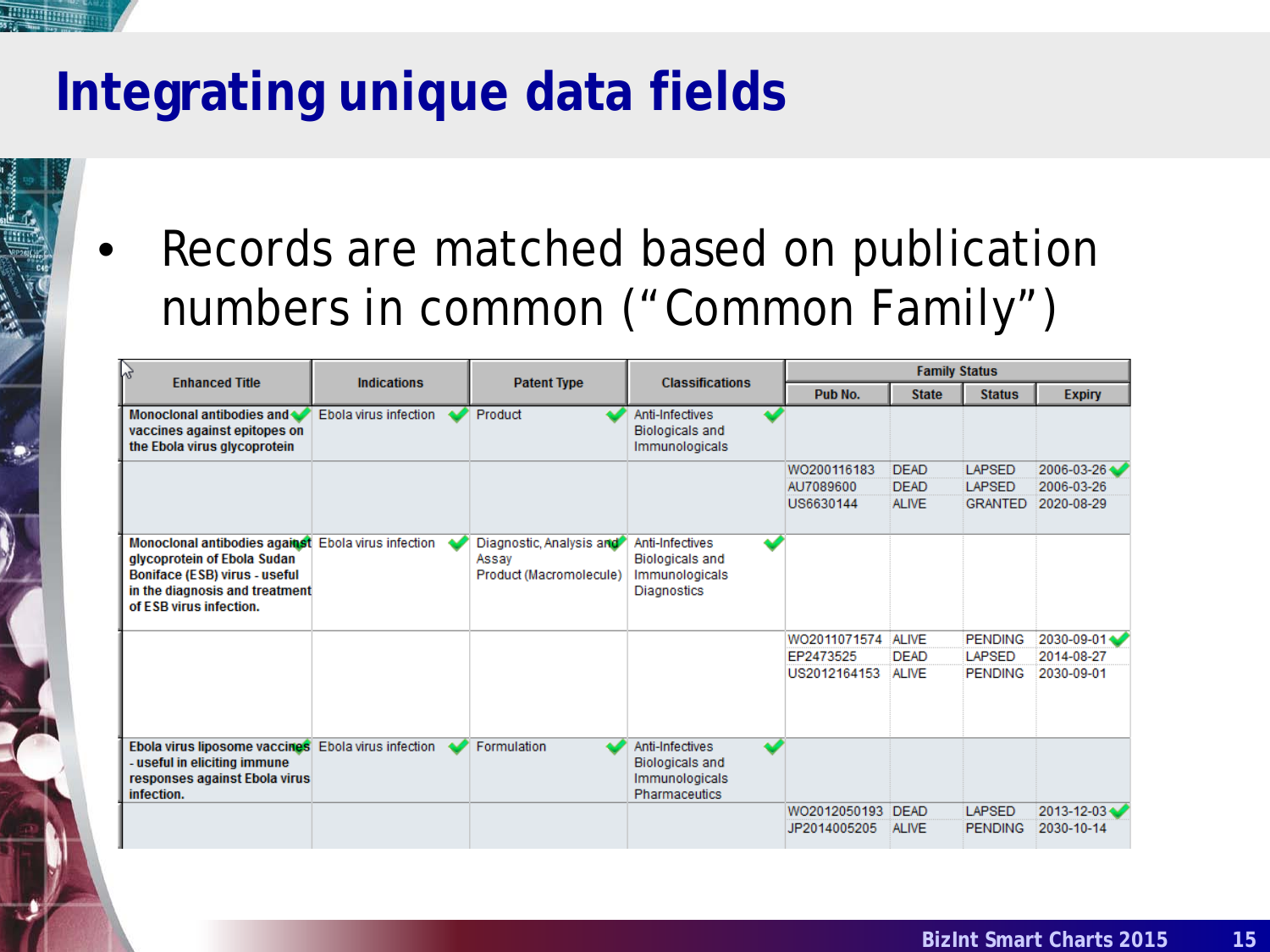• And fused into a single virtual row based on selection rules in Reference Rows.

|     | <b>Enhanced Title</b>                                                                               | <b>Indications</b>                    | <b>Patent Type</b>   | <b>Classifications</b>                                      | <b>Family Status</b>                  |                                            |                                                  | <b>Database</b>                        |                                          |
|-----|-----------------------------------------------------------------------------------------------------|---------------------------------------|----------------------|-------------------------------------------------------------|---------------------------------------|--------------------------------------------|--------------------------------------------------|----------------------------------------|------------------------------------------|
|     |                                                                                                     |                                       |                      |                                                             | Pub No.                               | <b>State</b>                               | <b>Status</b>                                    | <b>Expiry</b>                          |                                          |
| 2.  | <b>Monoclonal antibodies</b><br>and vaccimes against<br>epitopes on the Ebola<br>virus glycoprotein | Ebola virus<br>infection              | Product              | Anti-Infectives<br><b>Biologicals and</b><br>Immunologicals | WO200116183<br>AU7089600<br>US6630144 | <b>DEAD</b><br><b>DEAD</b><br><b>ALIVE</b> | <b>LAPSED</b><br><b>LAPSED</b><br><b>GRANTED</b> | 2006-03-26<br>2006-03-26<br>2020-08-29 | 2.1<br>CORTP   link<br>2.2 FAMPAT   link |
|     | 2.1 CORTP                                                                                           | 2.1 CORTP                             | 2.1 CORTP            | 2.1 CORTP                                                   |                                       |                                            |                                                  | 2.2 FAMPAT                             |                                          |
| 3.  | <b>Monoclonal antibodies</b>                                                                        | Ebola virus                           | Diagnostic, Analysis | Anti-Infectives                                             | WO2011071574                          | <b>ALIVE</b>                               | <b>PENDING</b>                                   | 2030-09-01                             | 3.1 CORTP   link                         |
|     | against glycoprotein<br>of Ebola Sudan                                                              | infection                             | and Assay<br>Product | <b>Biologicals and</b><br>Immunologicals                    | EP2473525                             | <b>DEAD</b>                                | <b>LAPSED</b>                                    | 2014-08-27                             | 3.2 FAMPAT   link                        |
|     | Boniface (ESB) virus -                                                                              |                                       | (Macromolecule)      | Diagnostics                                                 | US2012164153                          | <b>ALIVE</b>                               | <b>PENDING</b>                                   | 2030-09-01                             |                                          |
|     | useful in the diagnosis<br>and treatment of ESB<br>virus infection.                                 |                                       |                      |                                                             |                                       |                                            |                                                  |                                        |                                          |
|     | 3.1 CORTP                                                                                           | 3.1 CORTP                             | 3.1 CORTP            | 3.1 CORTP                                                   |                                       |                                            |                                                  | 3.2 FAMPAT                             |                                          |
| -4. | Ebola virus liposome                                                                                | Ebola virus                           | Formulation          | Anti-Infectives                                             | WO2012050193                          | <b>DEAD</b>                                | <b>LAPSED</b>                                    | 2013-12-03                             | CORTP   link<br>4.1                      |
|     | vaccines - useful in<br>eliciting immune<br>responses against<br>Ebola virus infection.             | infection                             |                      | <b>Biologicals and</b><br>Immunologicals<br>Pharmaceutics   | JP2014005205                          | <b>ALIVE</b>                               | <b>PENDING</b>                                   | 2030-10-14                             | 4.2 FAMPAT   link                        |
|     | 4.1 CORTP                                                                                           | 4.1 CORTP                             | 4.1 CORTP            | 4.1 CORTP                                                   |                                       |                                            |                                                  | <b>4.2 FAMPAT</b>                      |                                          |
| 5.  | <b>Chimeric filovirus</b>                                                                           | Marburg virus                         | Product              | Anti-Infectives                                             | WO02079239                            | <b>DEAD</b>                                | <b>LAPSED</b>                                    | 2006-03-29                             | 5.1<br>CORTP   link                      |
|     | glycoproteins useful<br>in vaccines against<br><b>Ebola and Marburg</b><br>virus infections         | infection<br>Ebola virus<br>infection |                      | <b>Biologicals and</b><br>Immunologicals                    | US7731975                             | <b>DEAD</b>                                | <b>LAPSED</b>                                    | 2014-06-08                             | 5.2 FAMPAT   link                        |
|     | 5.1 CORTP                                                                                           | 5.1 CORTP                             | 5.1 CORTP            | 5.1 CORTP                                                   |                                       |                                            |                                                  | 5.2 FAMPAT                             |                                          |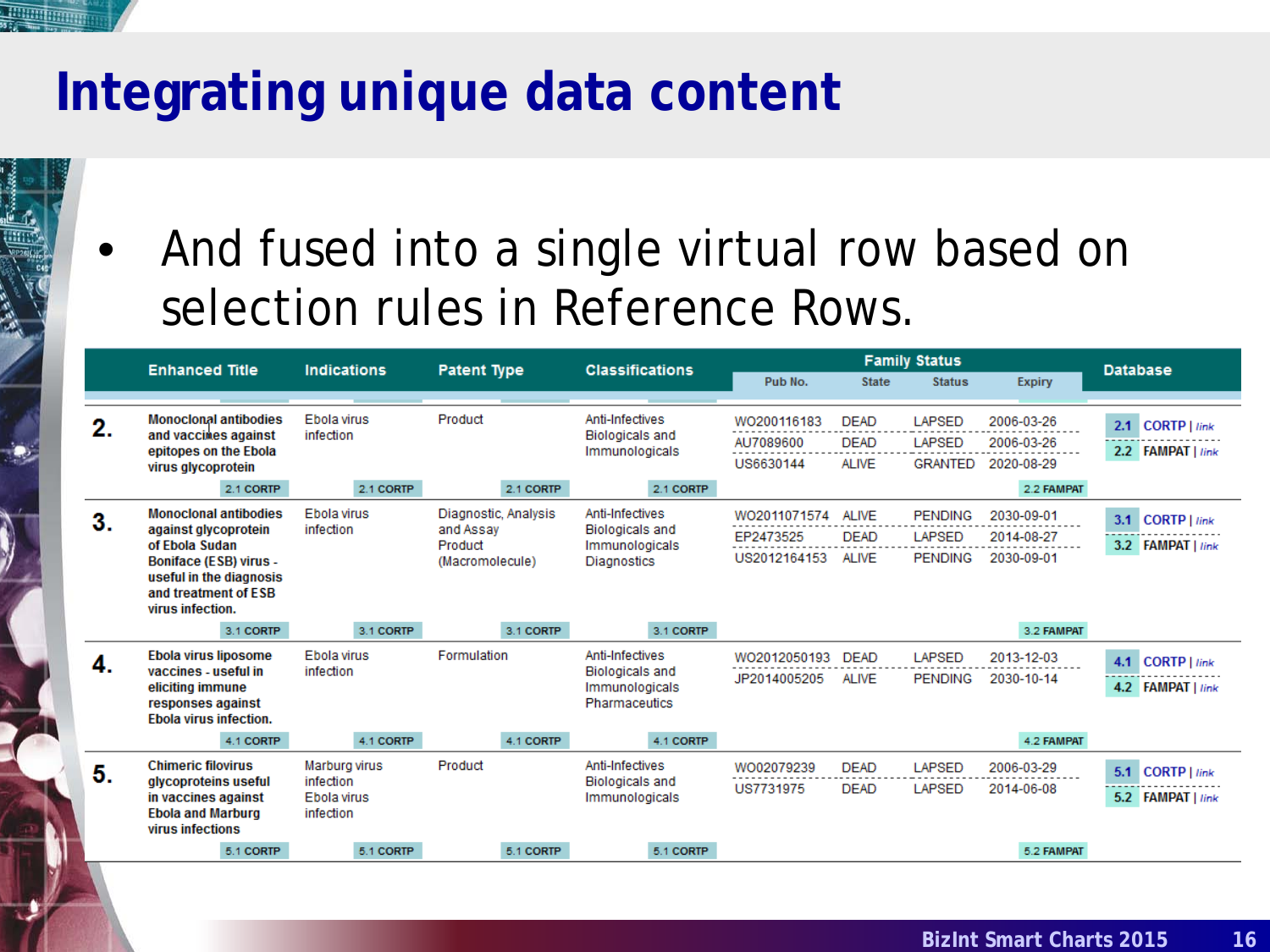# **Integrating data from a single query**

- Certain databases return results at a finer level of detail than you want in a final report
- Landscapes from a publication level database can provide more insight at the family level.
- Similar integration techniques can be used in these cases.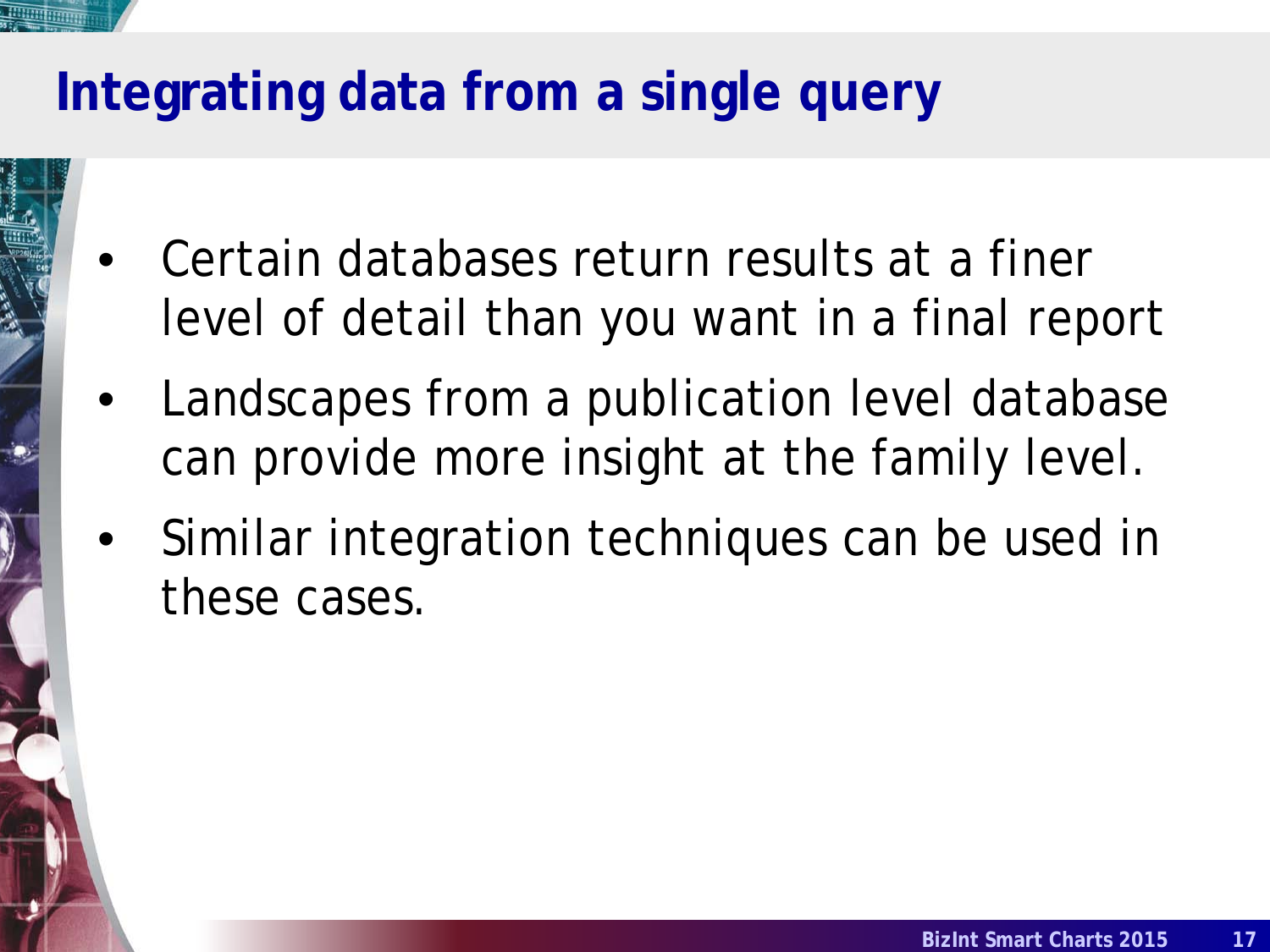# **Summarize TotalPatent results by family**

Example: reduce publications to a single family display from Lexis Nexis TotalPatent results

|               | <b>Patent Family</b> |                |             |                                                                                      |                                                                                                                                                                                                              |  |
|---------------|----------------------|----------------|-------------|--------------------------------------------------------------------------------------|--------------------------------------------------------------------------------------------------------------------------------------------------------------------------------------------------------------|--|
| <b>Title</b>  | <b>Patent</b>        | <b>Kind</b>    | <b>Date</b> | <b>Abstract</b>                                                                      | <b>Claims</b>                                                                                                                                                                                                |  |
| <b>HELMET</b> | DE 50303117          | D <sub>1</sub> | 2006-06-01  | The invention relates to a helmet                                                    |                                                                                                                                                                                                              |  |
|               | AT 324054            |                |             | (12), particularly a bicycle helmet,                                                 |                                                                                                                                                                                                              |  |
|               | EP 1513424           | А2             |             | comprising an adjusting device                                                       |                                                                                                                                                                                                              |  |
|               | EP 1513424           | <b>B1</b>      |             | (30, 40) in order to adapt the size of                                               |                                                                                                                                                                                                              |  |
|               | WO 2004000054        | А2             |             | the helmet (12) to the size of the                                                   |                                                                                                                                                                                                              |  |
|               | WO 2004000054        | A3             |             | head of an individual wearing the                                                    |                                                                                                                                                                                                              |  |
|               | WO 2004000054        | A8             |             | helmet (12). Arear light (60) is<br>provided on the adjusting device<br>$(30, 40)$ . |                                                                                                                                                                                                              |  |
| <b>HELMET</b> | EP 1513424           | <b>B1</b>      | 2006-04-26  | The invention relates to a helmet                                                    | Helmet (12, 12.2), particularly a                                                                                                                                                                            |  |
|               | AT 324054            | т              |             | (12), particularly a bicycle helmet,                                                 | bicycle helmet, comprising an                                                                                                                                                                                |  |
|               | DE 50303117          | D <sub>1</sub> |             | comprising an adjusting device                                                       | adjusting device for adapting the                                                                                                                                                                            |  |
|               | EP 1513424           | A2             |             | (30, 40) in order to adapt the size of                                               | size of the helmet to the head size                                                                                                                                                                          |  |
|               | WO 2004000054        | А2             |             | the helmet (12) to the size of the                                                   | of a person wearing the helmet.                                                                                                                                                                              |  |
|               | WO 2004000054        | A3             |             | head of an individual wearing the                                                    | characterized in that-fastened to                                                                                                                                                                            |  |
|               | WO 2004000054        | A8             |             | helmet (12). Arear light (60) is<br>provided on the adjusting device<br>$(30, 40)$ . | the adjusting device (18, 18.2) are<br>the two ends (29, 31) of a<br>headband (28) which runs part of<br>the way round on the inner side of<br>the helmet opening (26),-the<br>adjusting device (18. [CONT.] |  |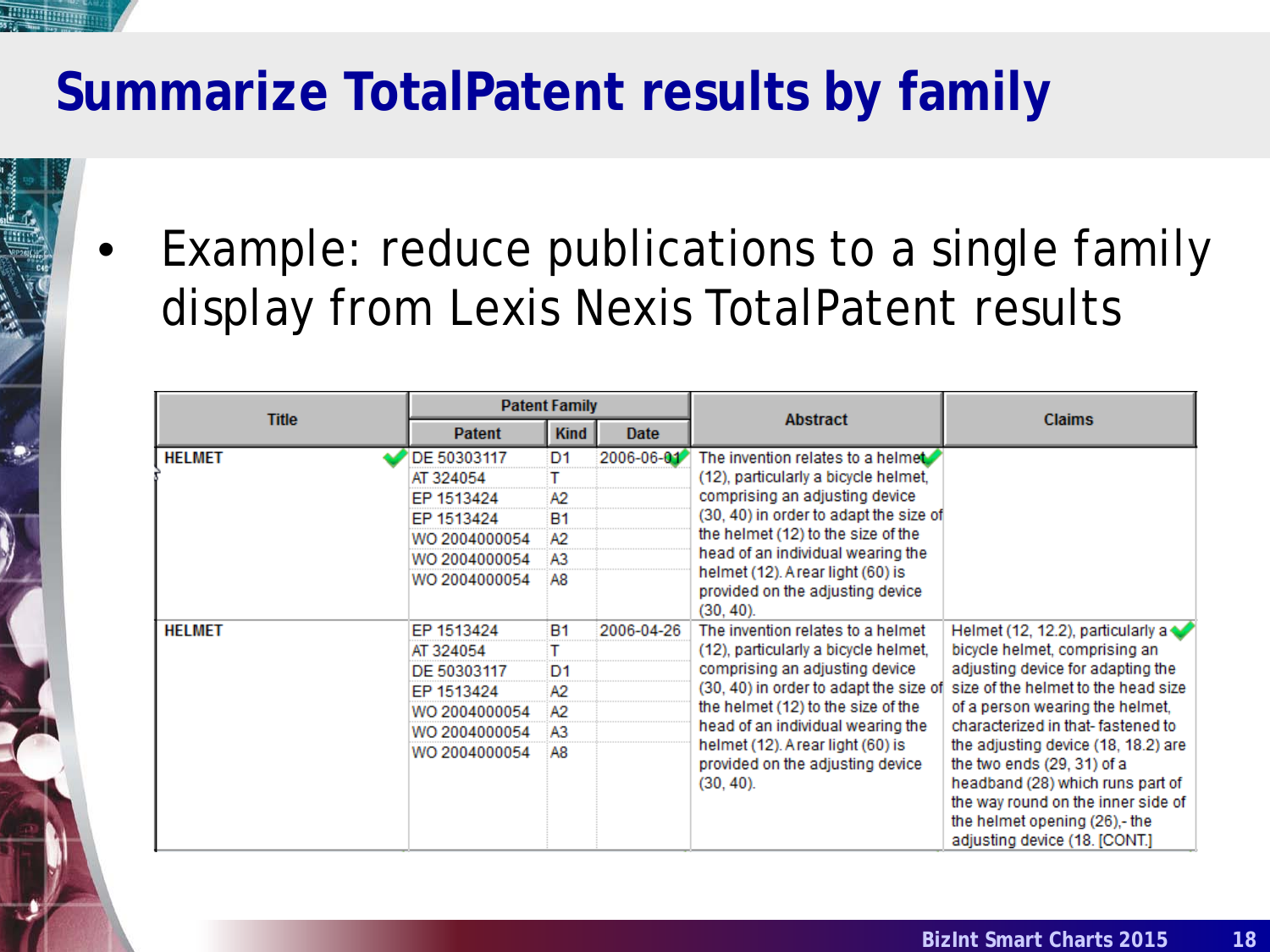#### **Patbase Publication Level data**

- Several publications in a family may have interesting data elements, such as status events or sequences.
- Example: filter and summarize negative legal status events from publication level data

| <b>Family Legal Status:Neg</b> |                                                                                                                       |  |  |  |  |  |  |  |  |  |
|--------------------------------|-----------------------------------------------------------------------------------------------------------------------|--|--|--|--|--|--|--|--|--|
| <b>Pub Number</b>              | <b>Latest Legal Status</b>                                                                                            |  |  |  |  |  |  |  |  |  |
| AU 200067713 A5                | 20020502: - (MK6) APPLICATION LAPSED<br>SECTION 142(2)(F)/REG. 8.3(3) - PCT<br>APPLIC. NOT ENTERING NATIONAL PHASE    |  |  |  |  |  |  |  |  |  |
| CA 2190587 AA                  | 20060519: - (FZDE) DEAD                                                                                               |  |  |  |  |  |  |  |  |  |
| EP 0760014 A1                  | 20080813: - (18D) DEEMED TO BE<br>WITHDRAWN (EFFECTIVE DATE:<br>20080123)                                             |  |  |  |  |  |  |  |  |  |
| JP 10500575 T2                 | 20060110: - (A02) DECISION OF REFUSAL (<br>DESCRIPTION : JAPANESE INTERMEDIATE<br>CODE: A02 EFFECTIVE DATE: 20060110) |  |  |  |  |  |  |  |  |  |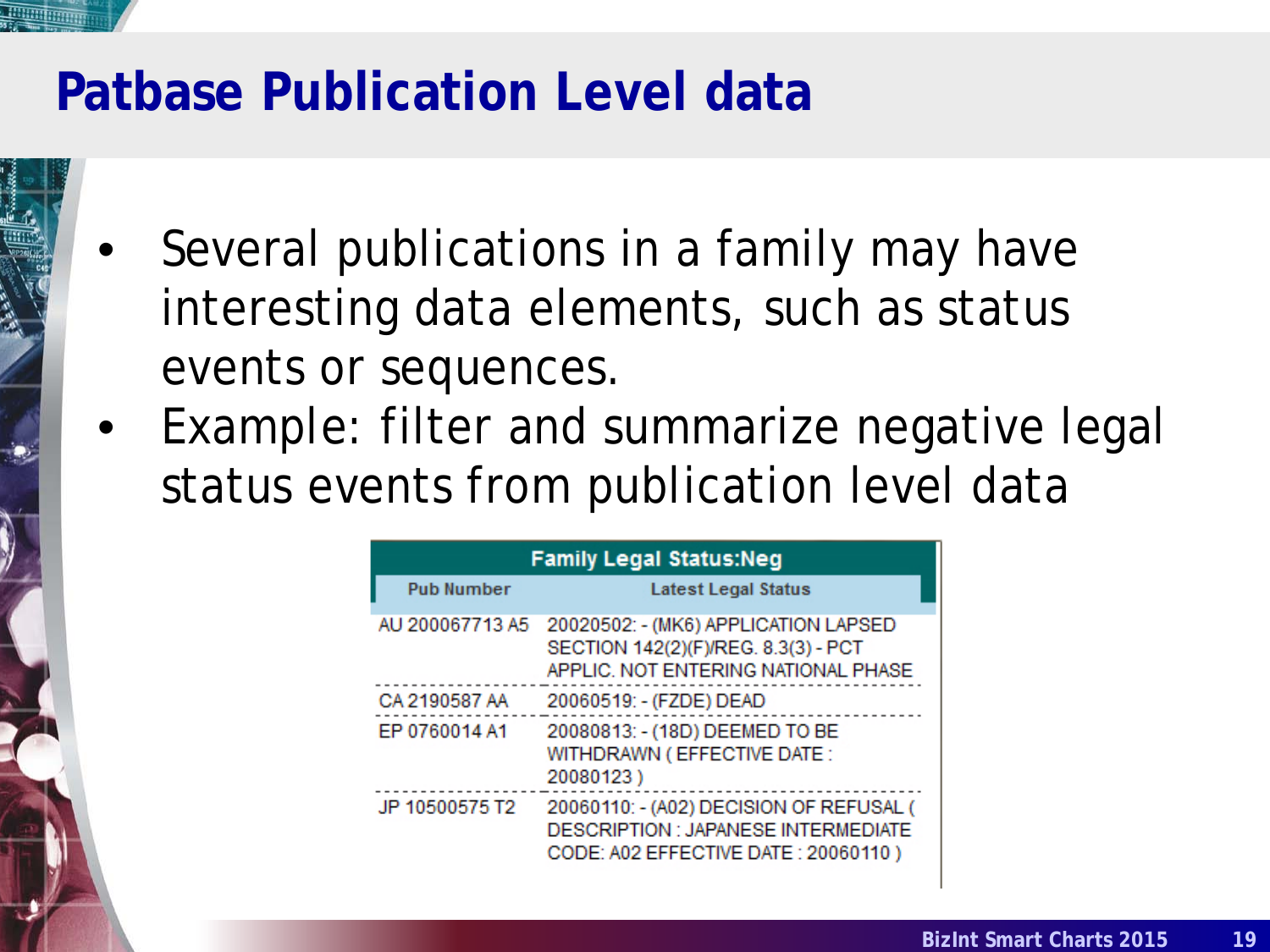# **Summarize GenomeQuest sequence results**

# Report selected data for all hits in a family

|    | <b>Title</b>                                                                                       | <b>Database</b>                             | <b>Patent Assignee</b>                        |                    | <b>Sequence Locations</b><br><b>Query ID</b> |            |        |                                              |             |
|----|----------------------------------------------------------------------------------------------------|---------------------------------------------|-----------------------------------------------|--------------------|----------------------------------------------|------------|--------|----------------------------------------------|-------------|
|    |                                                                                                    |                                             |                                               |                    | Seq. ID Number                               | % Identity | Length | Location                                     |             |
| 47 | <b>PRODUCTION OF</b><br><b>PEPTIDES IN PLANTS</b><br><b>AS VIRAL COAT</b><br><b>PROTEIN FUSION</b> | Patbase   link<br>1.1<br>1.2 GENESEQ   link | <b>LARGE SCALE</b><br><b>BIOLOGY CORP.</b>    | query2             | WO20050108564-0101                           | 100.00     | 17     | Example 6; SEQ ID NO 101;<br>115pp: English. | $1.2$       |
|    | 1.1 Patbase                                                                                        |                                             | 1.2 GENESE                                    |                    |                                              |            |        |                                              |             |
|    | Chimeric ebola virus                                                                               | Patbase   link<br>2.1                       | <b>UNIV</b>                                   | query <sub>2</sub> | US20050255123-0001                           | 100.00     | 17     | claim: 17                                    | 2.2         |
|    | envelopes and uses<br>therefor                                                                     | 2.2 GPATPRT   link                          | PENNSYLVANIA.                                 | query3             | WO03092582-0009                              | 100.00     | 498    | claim: 17                                    | 2.3<br>---- |
|    |                                                                                                    | 2.3 GPATPRT   link                          |                                               |                    | WO03092582-0001                              | 100.00     | 17     | claim: 17                                    | 2.4         |
|    |                                                                                                    | 2.4 GPATPRT   link                          |                                               |                    | US20050255123-0009                           | 100.00     | 498    | claim: 17                                    | 2.5         |
|    |                                                                                                    | <b>GPATPRT</b>   link<br>2.5                |                                               |                    | WO20030092582-0001                           | 100.00     | 17     | Claim 17; SEQ ID NO 1; 107pp;<br>English.    | 2.6         |
|    |                                                                                                    | 2.6 GENESEQ   link                          |                                               |                    | WO20030092582-0009                           | 100.00     | 498    | Claim 17; SEQ ID NO 9; 107pp;                | 2.7         |
|    |                                                                                                    | 2.7<br><b>GENESEQ</b>   link                |                                               |                    |                                              |            |        | English.                                     |             |
|    | 2.1 Patbase                                                                                        |                                             | 2.6 GENESE                                    |                    |                                              |            |        |                                              |             |
| 3. | <b>ANTIGEN FRAGMENT</b><br><b>AND TRUNCATION</b>                                                   | 3.1<br>Patbase   link                       | <b>BIOENGINEERING</b><br><b>RES INST ACAD</b> | query <sub>2</sub> | CN103864904-0008                             | 100.00     | 17     | Example 1; SEQ ID NO 8; 28pp;<br>Chinese.    | 3.2         |
|    | <b>BASED ON EBOLA</b><br><b>VIRUS ENVELOPE</b>                                                     | <b>GENESEQ</b>   link<br>3.2 <sub>2</sub>   | <b>MEDICAL SCI.</b>                           |                    | CN103864904-0002                             | 100.00     | 17     | Example 1; SEQ ID NO 2; 28pp;                | 3.3         |
|    | <b>PROTEIN AS WELL</b><br><b>AS APPLICATION</b>                                                    | 3.3 GENESEQ   link                          |                                               |                    |                                              |            |        | Chinese.                                     |             |
|    | 3.1 Patbase                                                                                        |                                             | 3.2 GENESE                                    |                    |                                              |            |        |                                              |             |
|    | <b>HUMAN EBOLA</b>                                                                                 |                                             | US DEPT HEALTH                                | query7             | US20120251502-0011                           | 100.00     | 9      | claim: 8; 11; 12                             |             |
| 4. | <b>VIRUS SPECIES AND</b>                                                                           | 4.1<br>Patbase   link                       | & HUMAN                                       | query <sub>5</sub> | EP2350270-0011                               | 100.00     | 9      | TBD (information not in GQ-Pat)              | 4.2<br>4.3  |
|    | <b>COMPOSITIONS AND</b><br><b>METHODS THEREOF</b>                                                  | 4.2 GPATPRT   link                          | <b>SERVICES.</b>                              |                    | US20120251502-0027                           | 100.00     | 20     | probable disclosure (not found               | 4.4         |
|    |                                                                                                    | <b>GPATPRT</b>   link<br>4.3                |                                               |                    |                                              |            |        | by automated parsing)                        |             |
|    |                                                                                                    | <b>GPATNUC</b>   link<br>4.4                |                                               |                    | EP2350270-0027                               | 100.00     | 20     | TBD (information not in GQ-Pat)              | 4.5         |
|    |                                                                                                    | 4.5<br><b>GPATNUC</b>   link                |                                               |                    | WO20100048615-0027                           | 100.00     | 20     | Claim 30; SEQ ID NO 27; 98pp;                | 4.6         |
|    |                                                                                                    | 4.6 GENESEQ   link                          |                                               |                    |                                              |            |        | English.                                     |             |
|    | 4.1 Patbase                                                                                        |                                             | 4.6 GENESE                                    |                    |                                              |            |        |                                              |             |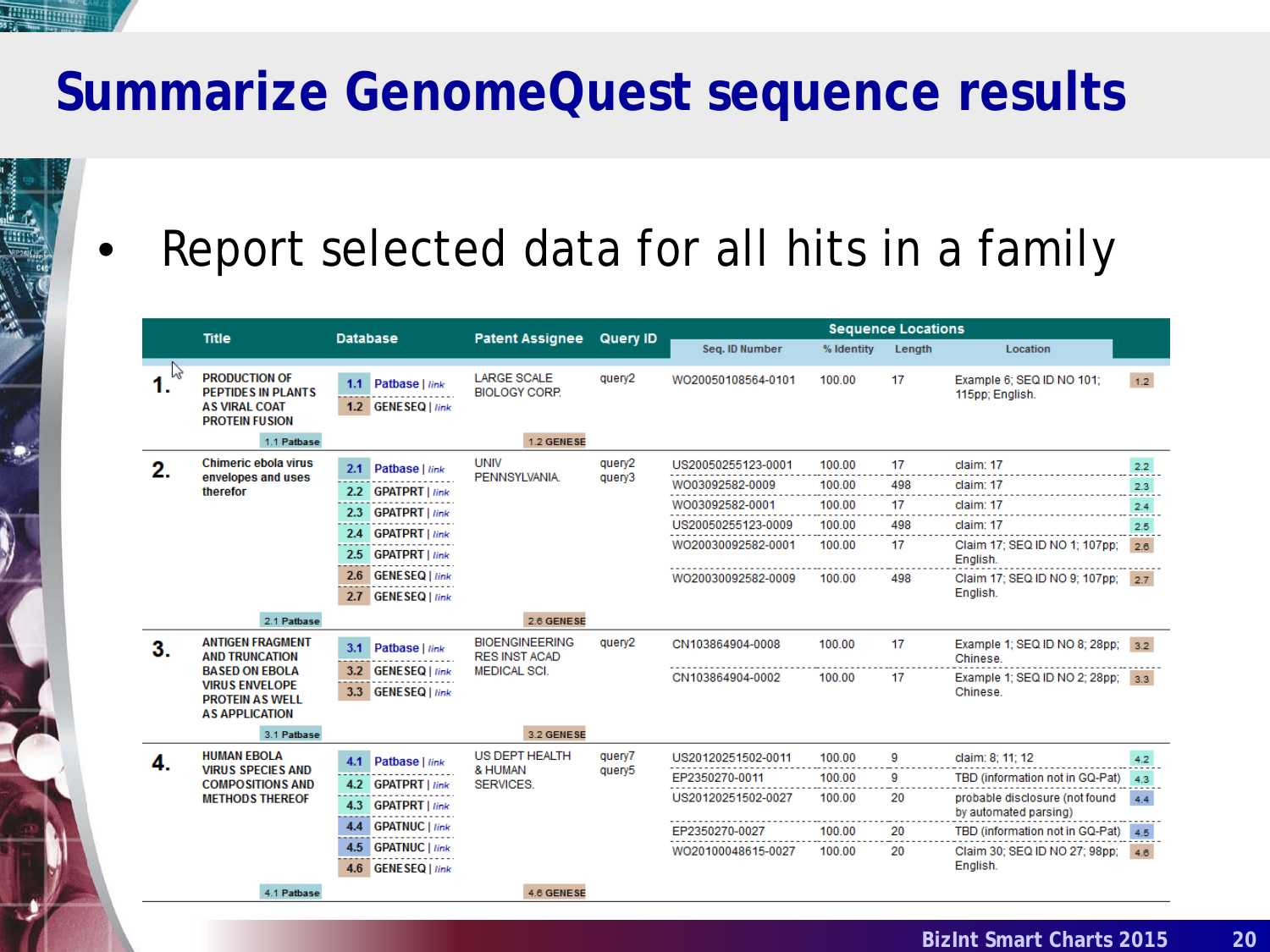# **Integrating data over time**

- Thomson Innovation has an option to return a single member for each family retrieved by a query.
- But the member returned may vary over time.
- Updates are grouped by family, sorted by most recent document in the family for analysis.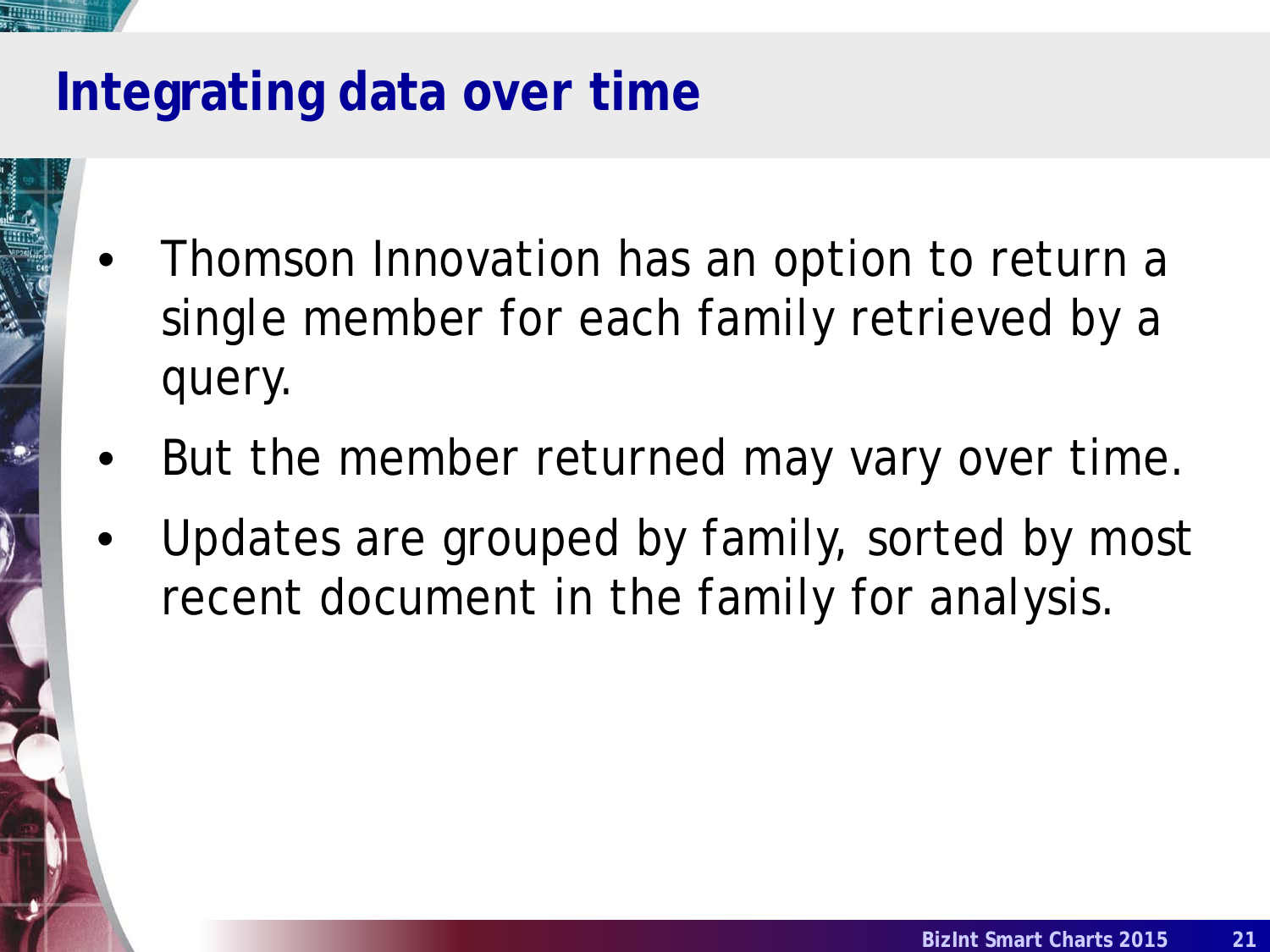# **Integrate records from a single source**

Example: identify relevant changes in a search from Thomson Reuters Innovation

|                           |                   |                                  |                  |                | <b>Patent Family</b> |                  |  |
|---------------------------|-------------------|----------------------------------|------------------|----------------|----------------------|------------------|--|
| <b>Database</b>           | <b>Row Status</b> | <b>Pub. Number</b>               | <b>Pub. Date</b> | <b>Patent</b>  | <b>Kind</b>          | <b>Date</b>      |  |
| Thomson Innovation + DWPI |                   | Not in Added ## WO 2013039855 AT | 2013-03-21       | US 20130064793 | A1                   | $2013 - 03 - 14$ |  |
|                           | <b>Results</b>    |                                  |                  | WO 2013039855  | A <sub>1</sub>       | 2013-03-21       |  |
|                           |                   |                                  |                  | AU 2012308900  | A <sub>1</sub>       | 2013-05-09       |  |
|                           |                   |                                  |                  | CA2847892      | A <sub>1</sub>       | 2013-03-21       |  |
|                           |                   |                                  |                  | EP 2755985     | A <sub>1</sub>       | 2014-07-23       |  |
|                           |                   |                                  |                  | CN 103906759   | Α                    | 2014-07-02       |  |
|                           |                   |                                  |                  | JP 2014526474  | Α                    | 2014-10-06       |  |
| Thomson Innovation + DWPI | Added             | $\sharp$ US 8951985 B2           | 2015-02-10       | US 20130064793 | A <sub>1</sub>       | 2013-03-14       |  |
|                           |                   |                                  |                  | WO 2013039855  | A <sub>1</sub>       | 2013-03-21       |  |
|                           |                   |                                  |                  | AU 2012308900  | A1                   | 2013-05-09       |  |
|                           |                   |                                  |                  | CA2847892      | A1                   | 2013-03-21       |  |
|                           |                   |                                  |                  | EP 2755985     | A <sub>1</sub>       | 2014-07-23       |  |
|                           |                   |                                  |                  | CN 103906759   | Α                    | 2014-07-02       |  |
|                           |                   |                                  |                  | JP 2014526474  | A                    | 2014-10-06       |  |
|                           |                   |                                  |                  | US 8951985     | <b>B2</b>            | 2015-02-10       |  |
| Thomson Innovation + DWPI | Added<br>ᄈ        | US 20130064793                   | 2013-03-14       | US 20130064793 | A1                   | 2013-03-14       |  |
|                           |                   | A <sub>1</sub>                   |                  | WO 2013039855  | A1                   | 2013-03-21       |  |
|                           |                   |                                  |                  | AU 2012308900  | A1                   | 2013-05-09       |  |
|                           |                   |                                  |                  | CA2847892      | A <sub>1</sub>       | 2013-03-21       |  |
|                           |                   |                                  |                  | EP 2755985     | A <sub>1</sub>       | 2014-07-23       |  |
|                           |                   |                                  |                  | CN 103906759   | Α                    | 2014-07-02       |  |
|                           |                   |                                  |                  | JP 2014526474  | A                    | 2014-10-06       |  |
|                           |                   |                                  |                  | US 8951985     | <b>B2</b>            | 2015-02-10       |  |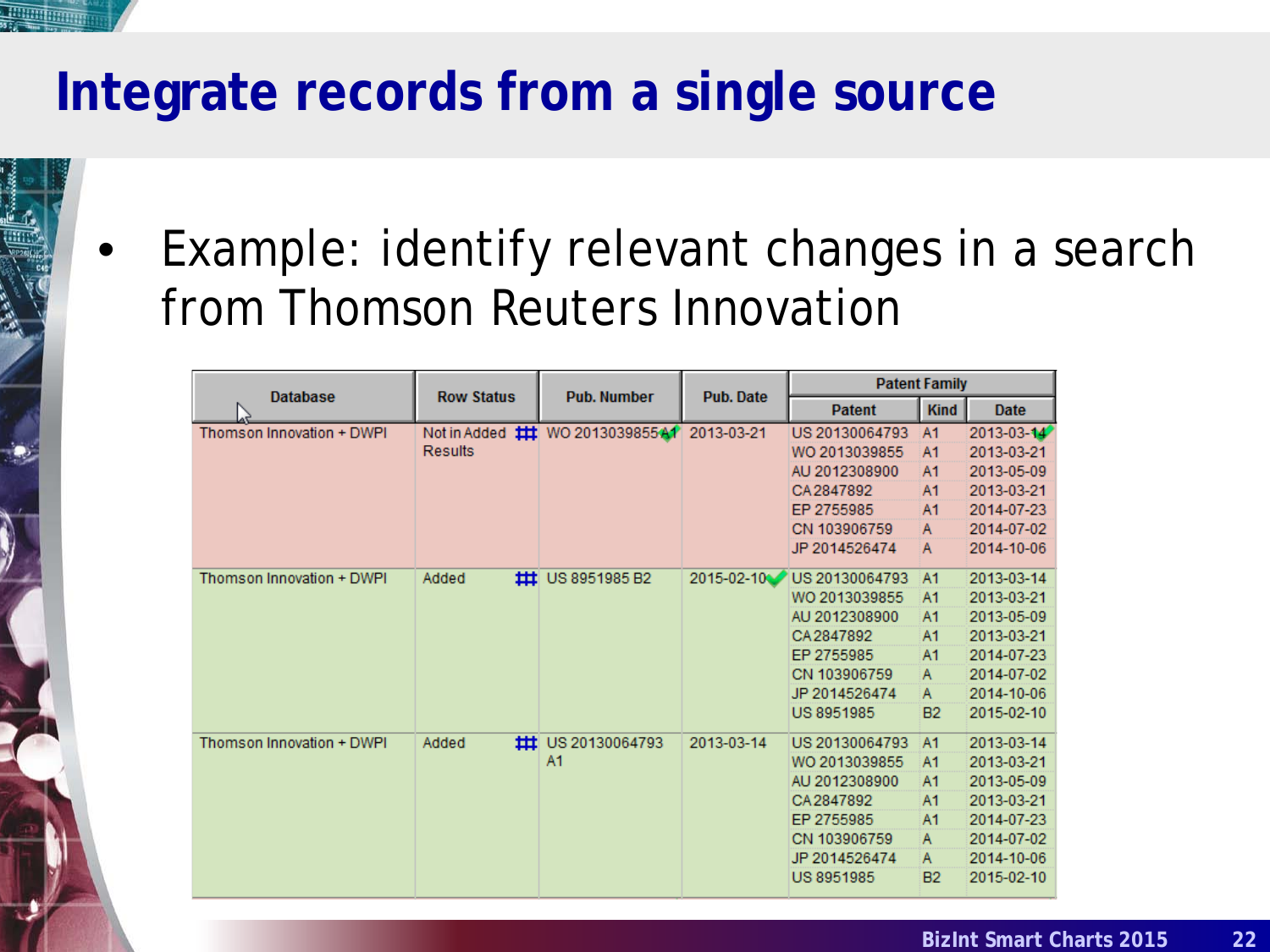#### <u> Albanism</u>

# **Revisiting summarized sequence results**

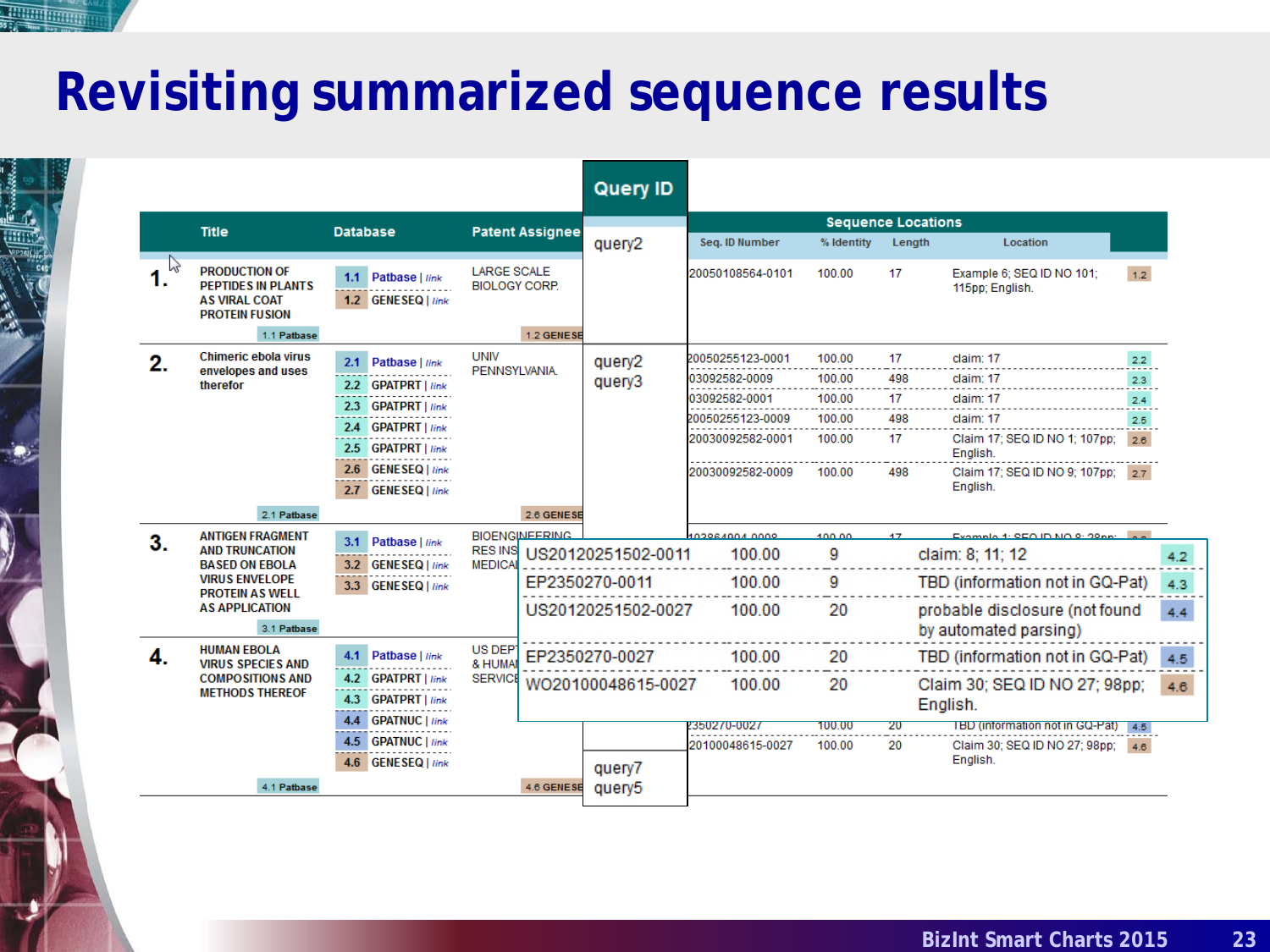## **Summarize sequence query locations**

- Each sequence is tagged in the Query ID column (automatically imported from GQ)
- Or you can create a "Strategy" column and fill this column with the strategy name in the chart corresponding to that search.
- Combine results *without removing duplicates*.
- Use Summarize Unique Values rule in Reference Rows.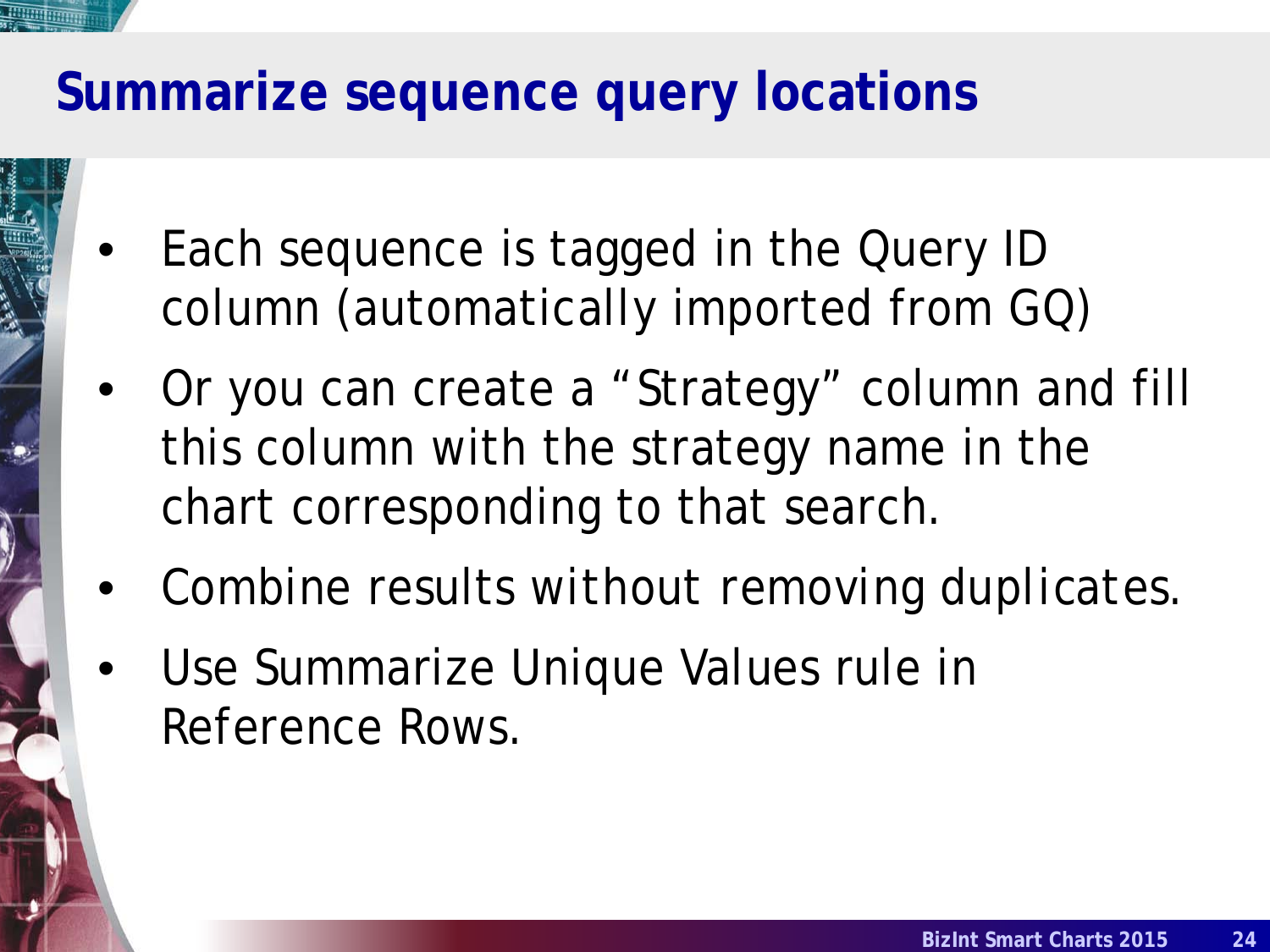# **Integrate IP sequence results**

Unique dedup'd list of query hits allows us to visualize query results for each family

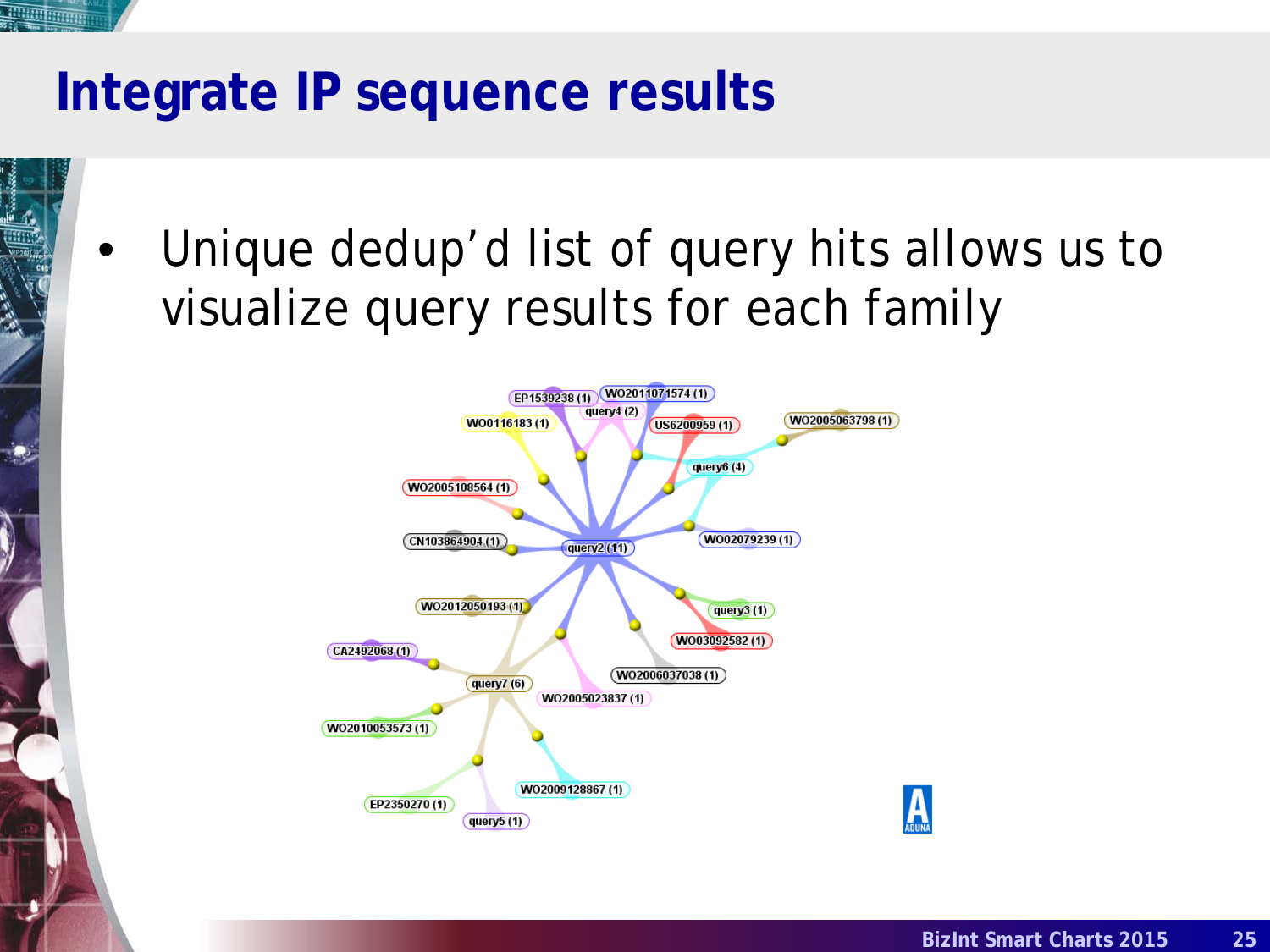# **Searching multiple patent databases**

- Searching multiple databases is a common strategy to increase recall, whether due to indexing, coverage, or timeliness.
- Whether results are presented from several sources, or answers are crossed to a single system, techniques to integrate family data are useful for producing better reports.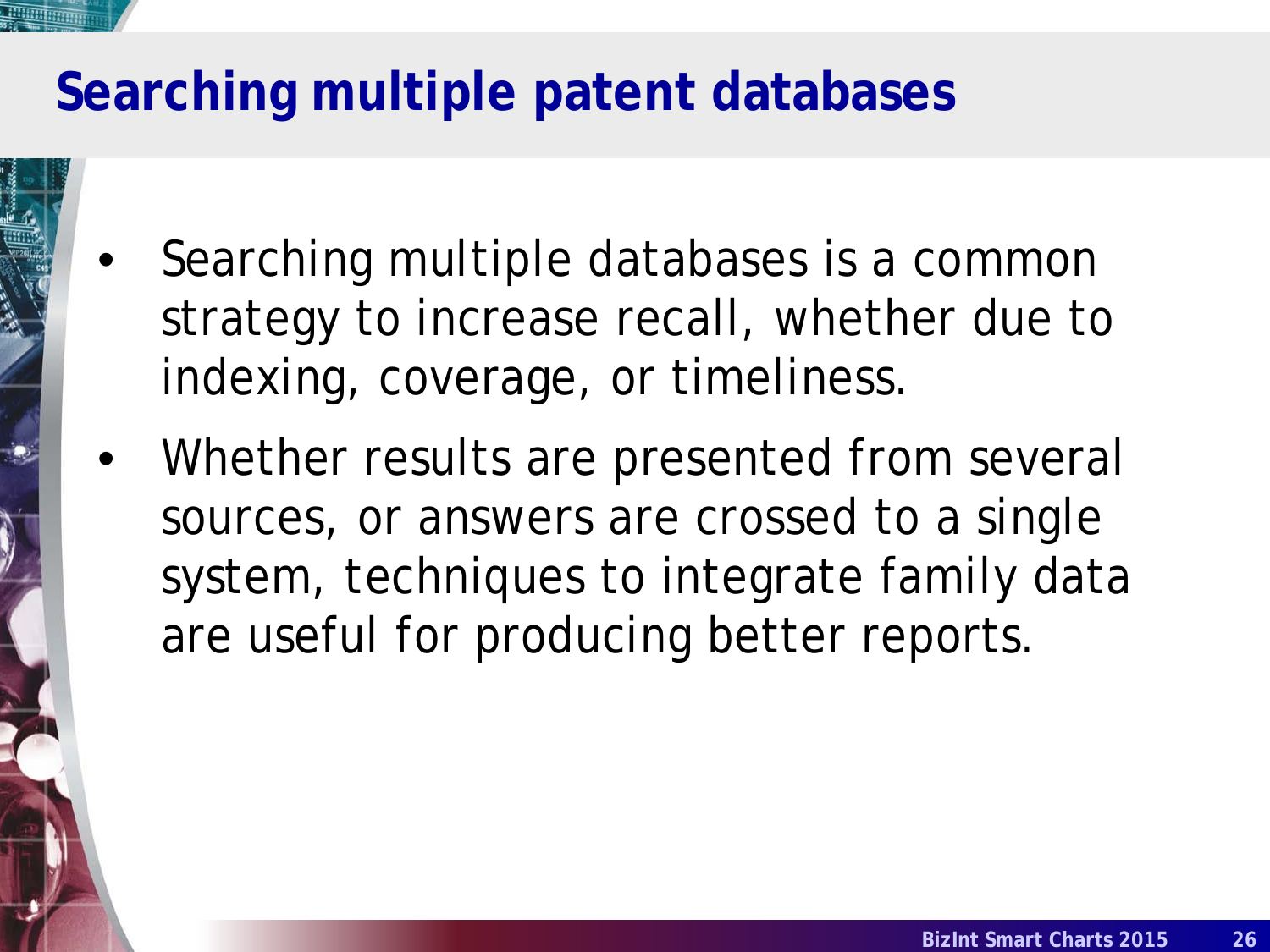

# **Thank you!**

# john.willmore@bizint.com **www.bizint.com**

Bossa

**Bizint Super Ch**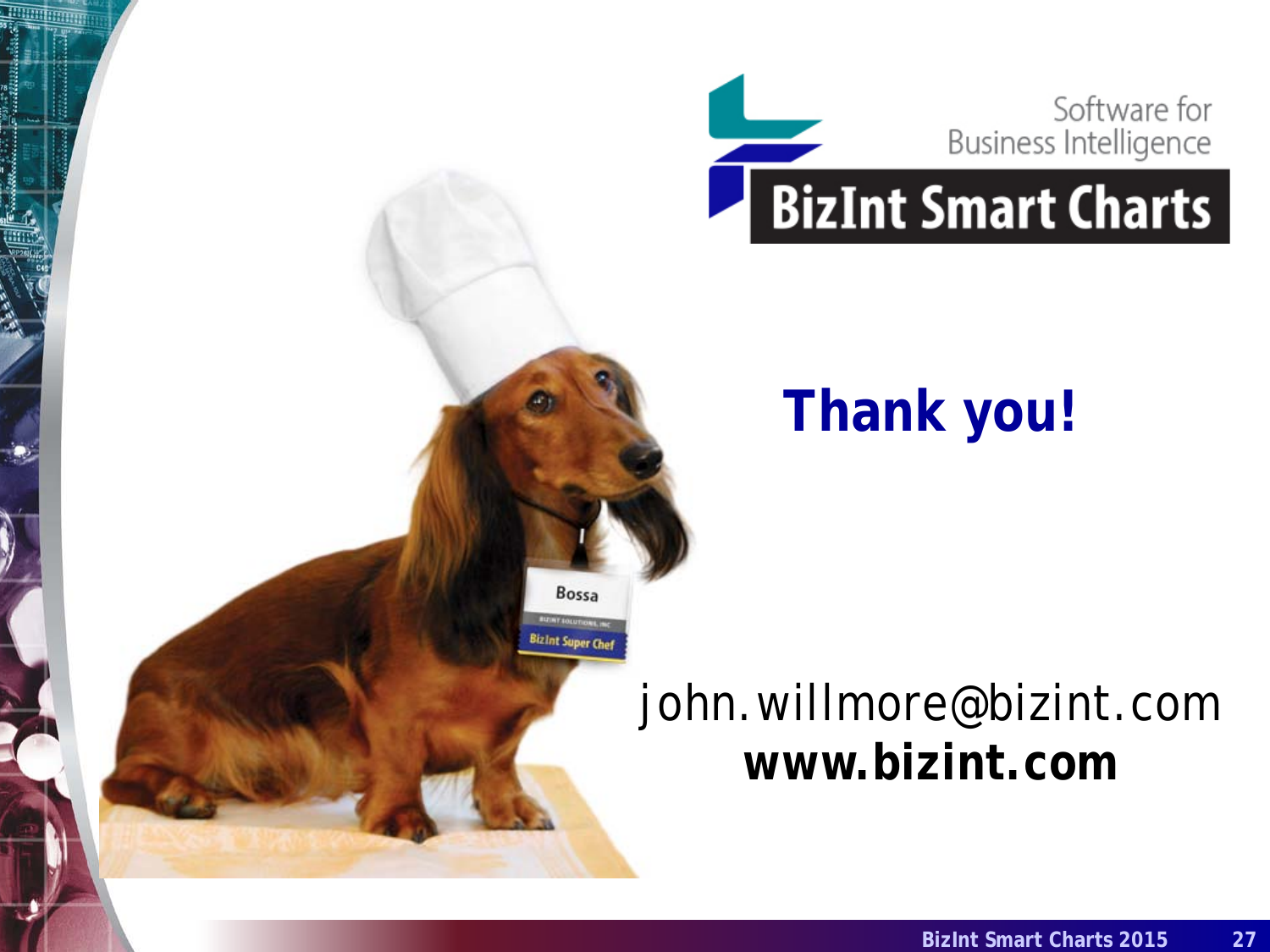

# **"Cookbook" of techniques**

- Our **Cookbook** contains a collection of recipes to help you create accurate and appealing reports from integrated results.
- **Step-by-step recipes** illustrate how each tool can be used.
- Substitute ingredients as needed to answer *your* business questions.

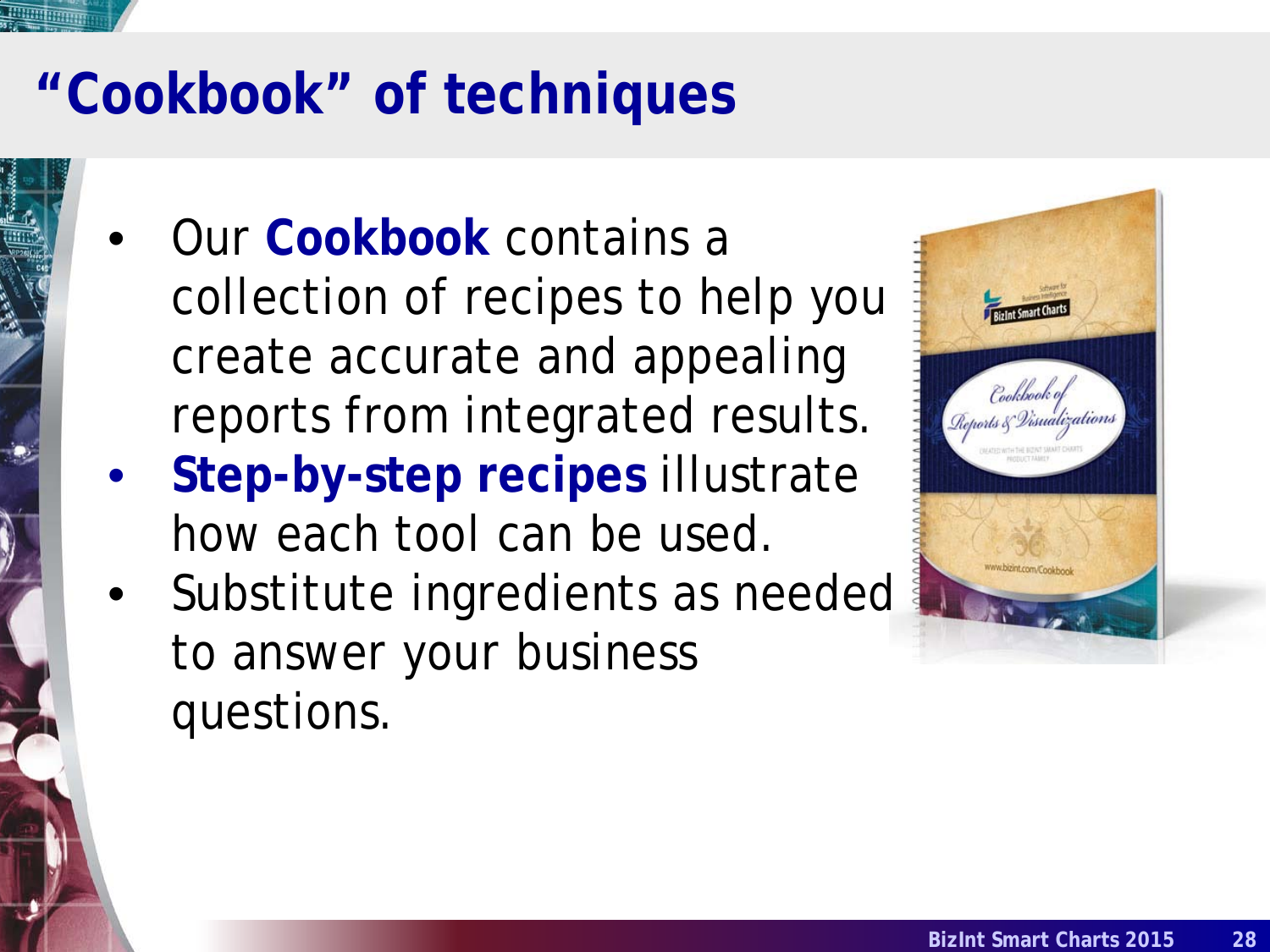



 $3.7$ 

# **Patent Databases**

Provide data on patents filed worldwide

for Patents



- STN
- Questel Orbit.com
- Minesoft PatBase
- Thomson Innovation, Cortellis IP, Integrity Patents
- LexisNexis TotalPatent
- LifeQuest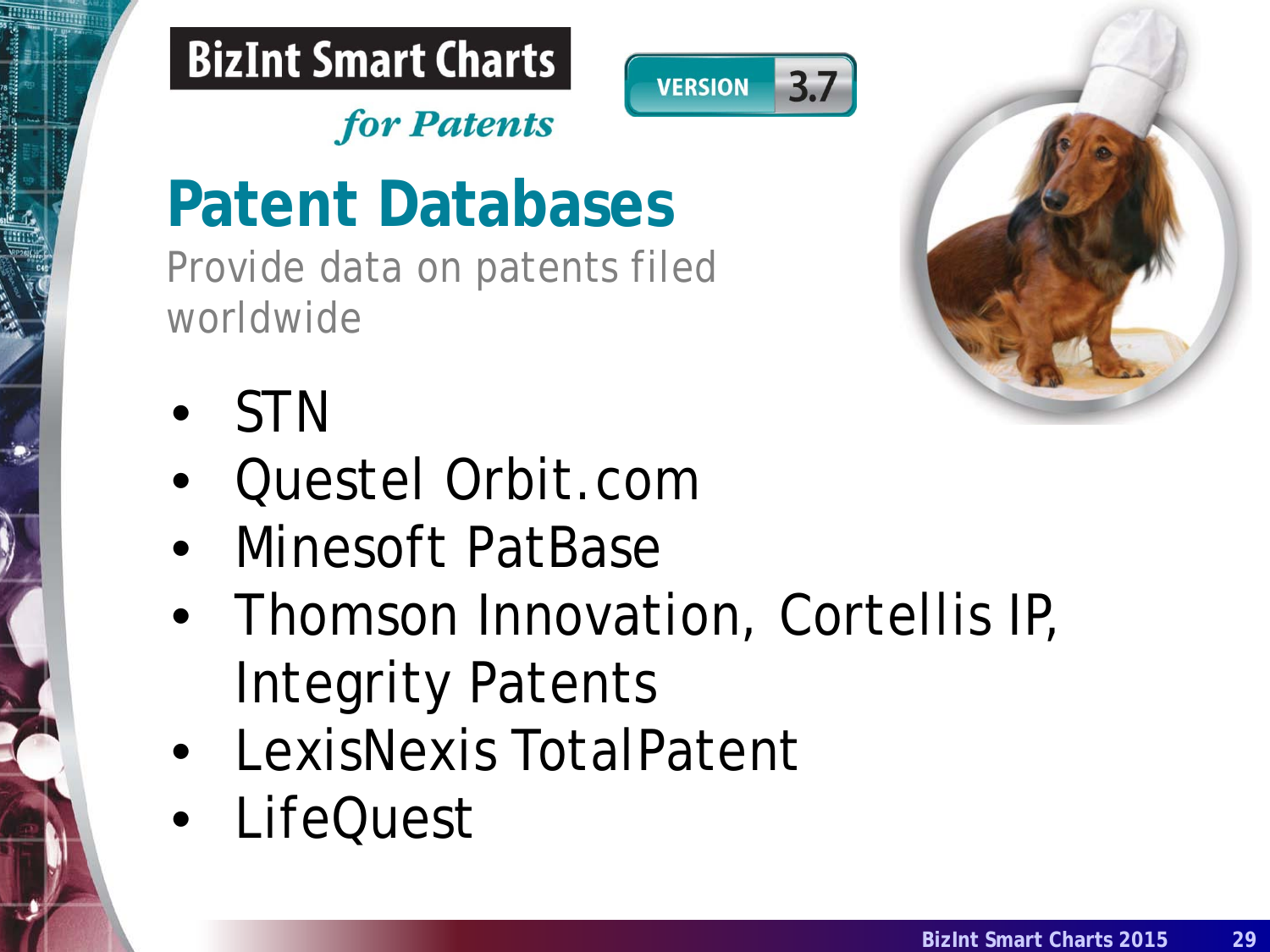



# **IP Sequence Databases**

Provide data on sequences filed in patents.

for Patents



• GenomeQuest (Geneseq, GQ-PAT) • STN (USGENE, DGENE, PCTGEN)